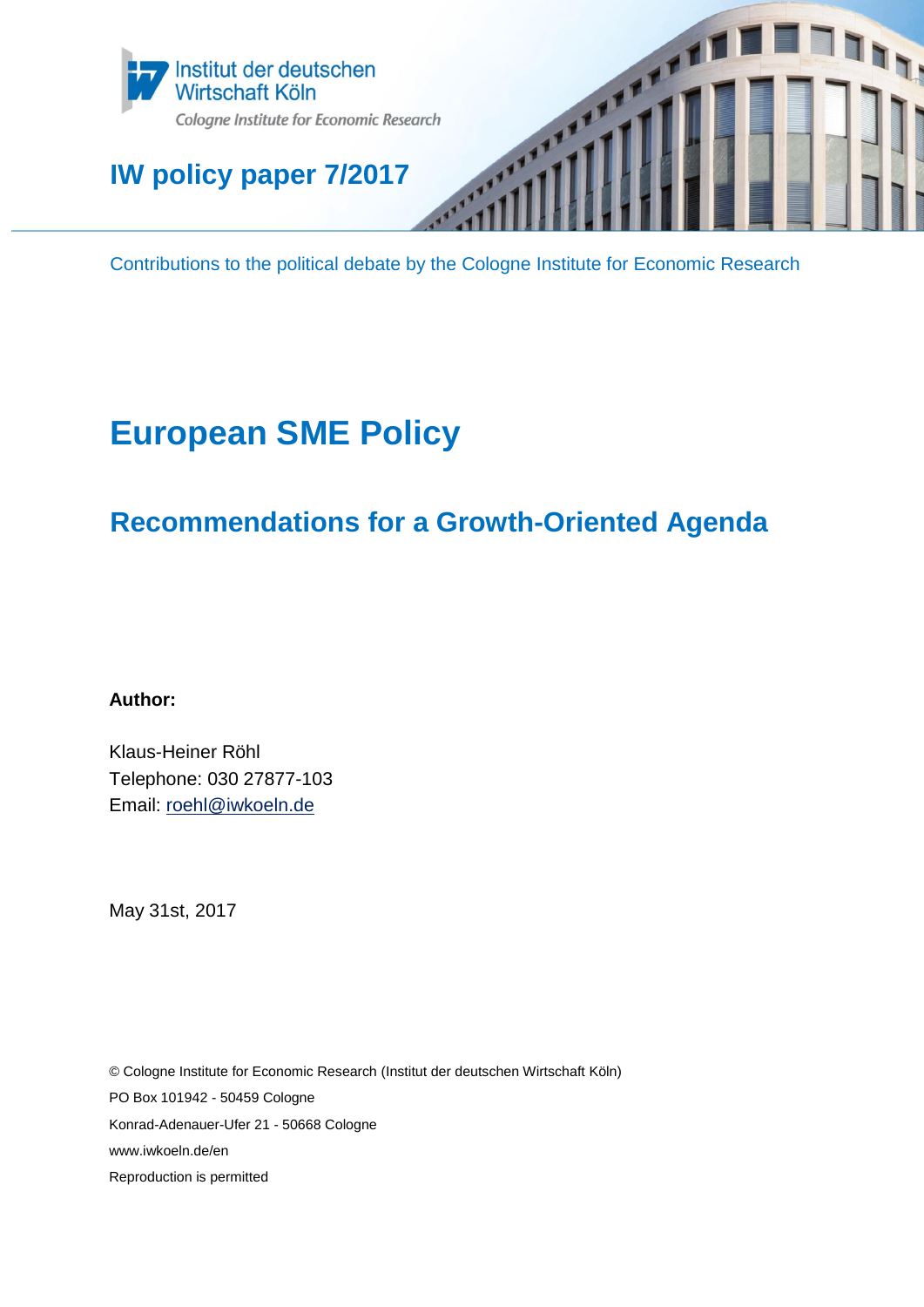

| 2. The Mittelstand and small and medium-sized companies in the EU  6 |  |
|----------------------------------------------------------------------|--|
| 3. European policy for the Mittelstand and the Small Business Act 8  |  |
|                                                                      |  |
|                                                                      |  |
| 6. Summary and recommendations for a renewed European SME policy 21  |  |
|                                                                      |  |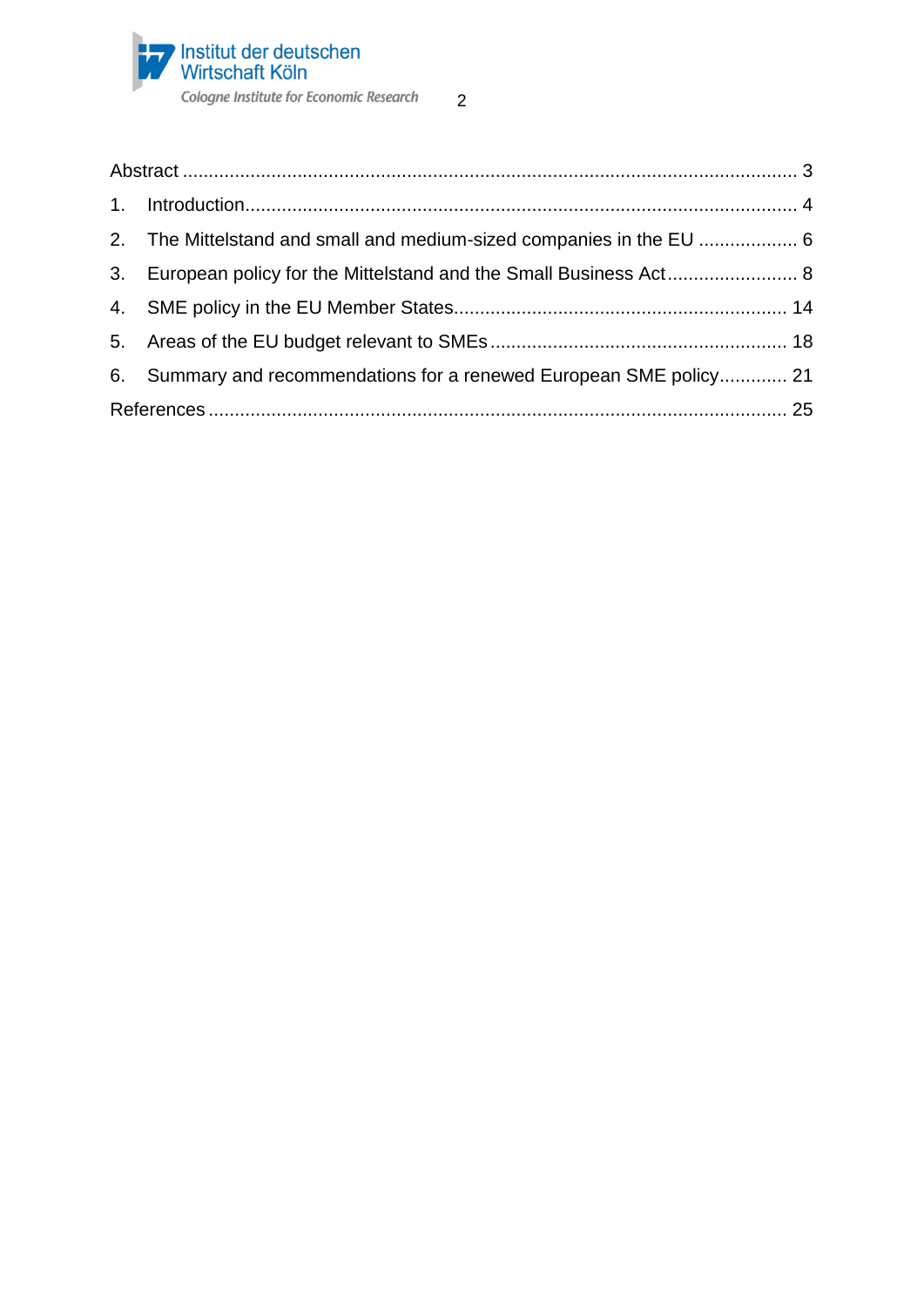

# <span id="page-2-0"></span>**Abstract**

The economic policy of the European Union influences the almost 23 million small and medium-sized companies in the 28 Member States in a variety of ways. Yet, there exists no coherent EU policy on small and medium-sized enterprises. With the Small Business Act of 2008, small and medium-sized enterprises received greater attention, but this primarily applies to start-ups and small companies. As a result of the European debt crisis, start-ups and established small and medium-sized companies have returned into focus for policy-makers in Brussels. They hope that SMEs create more jobs and growth. Despite this, the concerns of SMEs are still not at the heart of economic policy and regulation. That is also clear when looking at the EU budget and its high agricultural expenditures. It is particularly problematic that larger family companies with over 250 employees or a turnover of 50 million euro are regarded as large companies. They are treated in the same way as big corporations. A better targeted EU policy on SMEs should reduce red tape for companies and include family companies that have grown beyond the defined SME thresholds. Additionally, it should recognise medium-sized industrial enterprises as key partners in implementing the objective of reinvigorating European industry by 2020.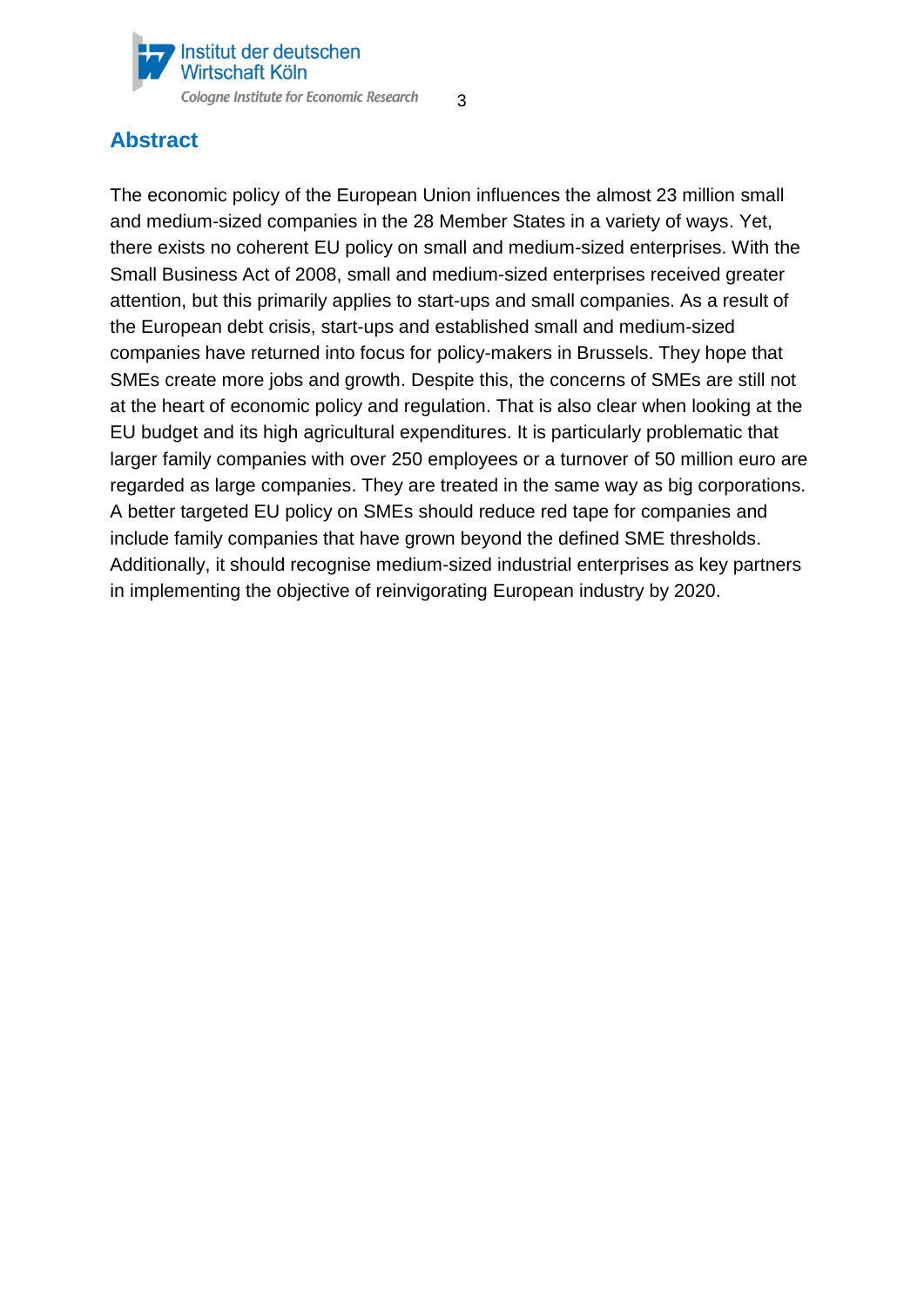

# <span id="page-3-0"></span>**1. Introduction**

Small and medium-sized enterprises (SMEs) are of paramount importance to the European Union (EU). Almost 23 million small and medium-sized companies offer work to 90 million people – that is two thirds of the entire working population in the private sector. Regulations and economic policy decisions at the EU level, however, do not adequately reflect this vital role played by SMEs.

How can the great potential that medium-sized companies possess for employment and growth be unleashed in Europe? We will discuss this question thoroughly throughout this paper. First, we give an overview of the business landscape in the SME-sector in the EU. Although the EU does not have a coherent SME policy, its decisions do have an influence on small and medium-sized companies in a number of ways. The closest approach to the idea of a European SME policy is the Small Business Act (SBA). However, the SBA focusses on small companies and selfemployed persons rather than on larger medium-sized and family-owned companies. Subsequently, we will look at the Member State level and use the criteria of the SBA to compare the Member States' economic policy in the area of SMEs. The EU uses its budgetary means to support business investments, i.e. research and development, as well as the agricultural sector, thus influencing the SME-sector substantially. That is why we will analyse these areas of the EU budget and their relevance for SMEs more closely. Finally, suggestions will be made for how a European SME policy should be designed which can remedy the deficits discussed and exploit the economic potential of small and medium-sized companies to the fullest.

### **The "Mittelstand" and SME policy**

Traditionally, the terms "Mittelstand" (meaning enterprises with fewer than 500 employees and bigger family-run companies) and small and medium-sized enterprises (SMEs) have basically been used as synonyms – at least in Germany. When defining the Mittelstand in academia, the qualitative feature of the unity of ownership and management was added to the quantitative criterion for SMEs – up to a maximum of 499 employees (Günterberg/Kayser, 2004; IfM, 2016b). The EU definition of "small and medium-sized enterprises" (SME), however, draws the line to large companies much lower at only 250 employees (European Commission, 2003, 2016a). As the EU definition is relevant for international comparisons, but also for the granting of EU-funds, it has increasingly been used. Thus companies in Germany belonging to the Mittelstand by the standard national definition with 250 to 499 employees have fallen out of the EU-definition of SMEs, despite the fact that nothing has changed in their typical SME-like structure – unity of ownership and management with often strong regional ties (BDI, 2015). For this reason, the broader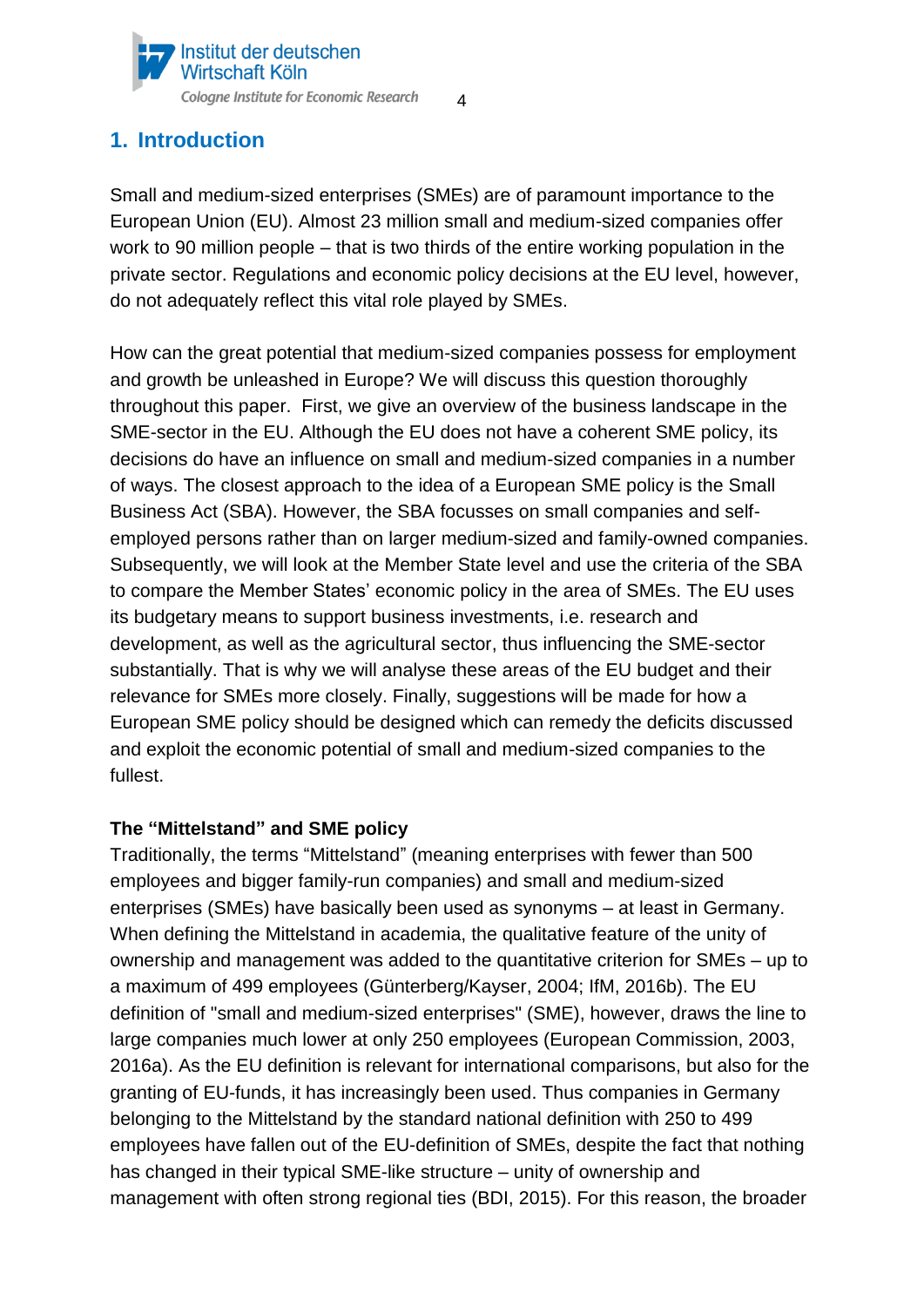

5

definition of the Mittelstand put forward by the Bonn Institute of Mittelstand Research (Bonner Institut für Mittelstandsforschung) (2016c) now focuses on the qualitative aspects of the Mittelstand and thus distinguishes between bigger family-owned enterprises and the quantitatively defined SMEs (IfM, 2016c). The unity of ownership and management influences the strategic decision-making processes that operate within a family instead of within the employed managers (Welter et al., 2015, VIII). This key aspect to the stability of companies in the Mittelstand is neither considered in the EU definition of SMEs nor in the economic policy built on it. The following summary gives an overview of the size-related company classification in the EU. In addition to SMEs, midcap-companies with up to 3,000 employees and/or a turnover of up to 500 million euro play a decisive role for the European economy, especially in Germany, the United Kingdom and some northern European countries. These enterprises are not included in the EU's SME definition, but are often regarded as Mittelstand in Germany. Though they are not covered by the SME-oriented programmes of the EU, the promotion of investments of these enterprises is an objective of EIF and EFSI funds (cf. section 5).

|                   | <b>Number of</b> | <b>Annual turnover</b> | <b>Balance sheet</b><br>total |  |
|-------------------|------------------|------------------------|-------------------------------|--|
|                   | persons          | in Euros               |                               |  |
|                   | employed         |                        | in Euros / year               |  |
| Micro enterprises | Up to 9          | Up to 2 million        | Up to 2 million               |  |
| Small enterprises | 10 to 49         | Up to 10 million       | Up to 10 million              |  |
| Medium-sized      | 50 to 249        | Up to 50 million       | Up to 43 million              |  |
| enterprises       |                  |                        |                               |  |
| Large enterprises | 250              | More than              | More than                     |  |
|                   | and over         | 50 million             | 43 million                    |  |

### **Overview 1: Overview of EU definition of small and medium-sized enterprises**

The criteria of annual turnover are alternatives. Source: European Commission, 2003.

A specific economic policy for the Mittelstand comprises the areas of economic policy that relate primarily to SMEs and family companies (Röhl, 2005). Essentially, Krämer (2003) saw the compensation for the size disadvantages of small and medium-sized enterprises due to economies of scale as the primary goal of SME Policy. Alongside a policy in favour of existing SMEs, Mittelstand policy also encompasses the regulative and economic policy framework for starting new businesses. Yet, Mittelstand policy goes beyond pure funding of SMEs and start-ups. Several instruments of competition policy, like merger control or antitrust rules, also help to implement core objectives of SME policy in limiting economic power and promoting equal competitive opportunities for enterprises of different sizes (Klodt, no date).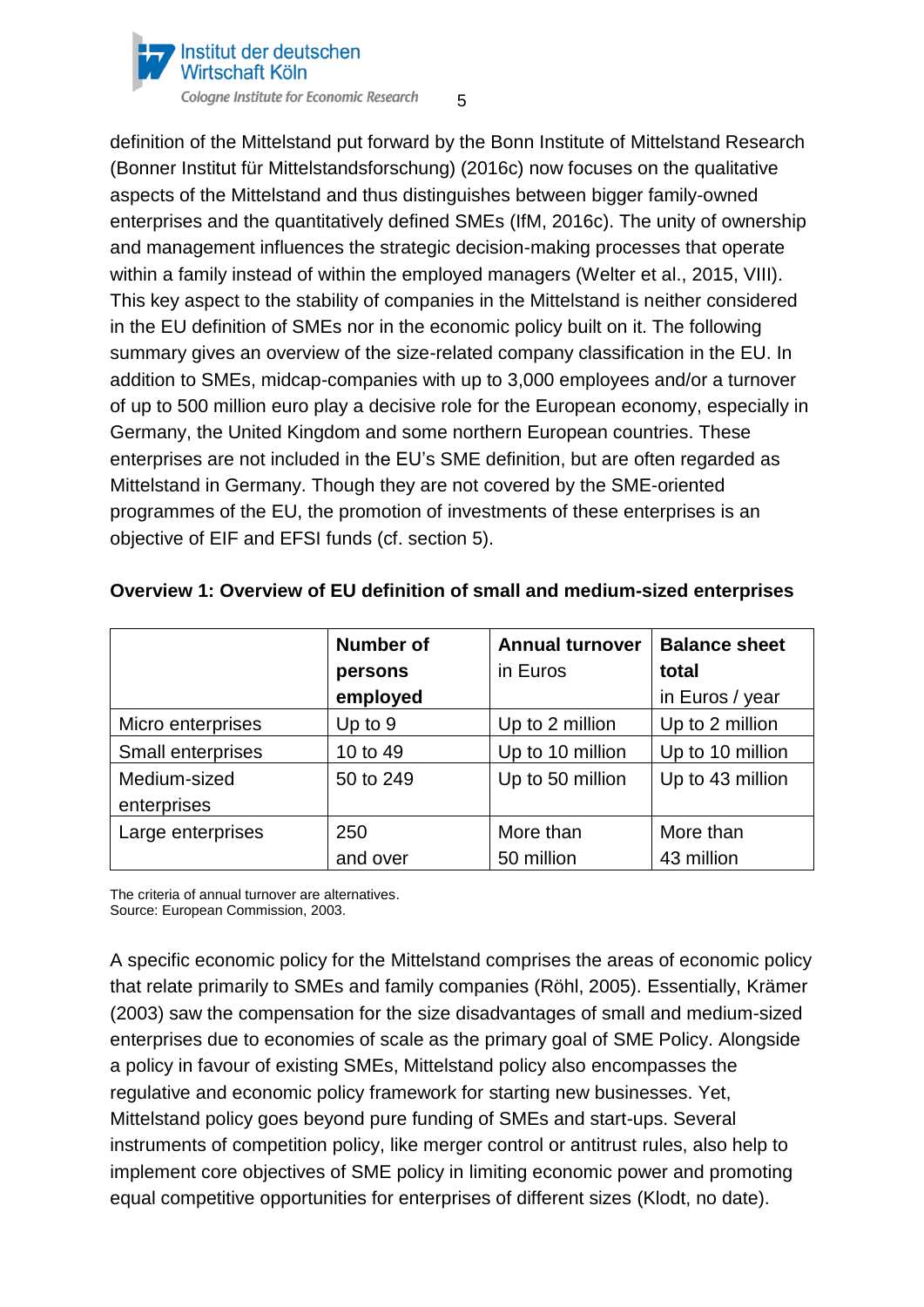# <span id="page-5-0"></span>**2. The Mittelstand and small and medium-sized companies in the EU**

6

Small and medium-sized companies dominate the European economies in terms of numbers, but also make a key contribution to employment and value added. Including self-employed persons, there are almost 23 million SMEs in the EU business sector, in which 90 million employees added a gross value of 3.9 billion euro (European Commission, 2016b, 1). The business sector excludes the (partially) public areas of health and social services, as well as education, the financial sector and agriculture. An overview of the key data for companies in the EU business sector is shown in Table 1. Italy, France and Spain show the highest absolute SME numbers, followed by Germany and the United Kingdom. Overall, around 136 million employees produce a gross value-added of 6.86 billion euro in 23 million European companies. Making up 93 percent of all companies, very small companies with a maximum of 9 employees dominate the European business landscape. The total SME sector, with companies with less than 250 employees, covers two-thirds of employees and is responsible for 57 percent of the gross value-added. The labour productivity of the SME sector is consequently 14 percent lower than in large-scale enterprises.

|                                 | ompanies<br>80<br>$\overline{\phantom{0}}$<br>≘. | employees<br>millions<br>크. | value-aulsv<br>uros<br>ш<br>৳<br>billions<br>oss<br>O<br>≘. | company<br>Employees<br>per | bəppe-ənlev<br>uros<br>ш<br>company<br>৳<br>millions<br>ross<br>စ္ထ<br>ō<br>⊆ | dded<br>ue-a<br>loyee<br>uros<br>ह<br>SS<br><u>a ∈</u><br>ტ |
|---------------------------------|--------------------------------------------------|-----------------------------|-------------------------------------------------------------|-----------------------------|-------------------------------------------------------------------------------|-------------------------------------------------------------|
| <b>Micro enterprises</b>        | 21,356                                           | 40.06                       | 1,454                                                       | 1.9                         | 68.08                                                                         | 36.30                                                       |
| <b>Small enterprises</b>        | 1,378                                            | 27.50                       | 1,233                                                       | 19.9                        | 894.32                                                                        | 44.83                                                       |
| <b>Medium-sized enterprises</b> | 224                                              | 23.17                       | 1,251                                                       | 103.1                       | 5,568.74                                                                      | 53.99                                                       |
| <b>SMEs overall</b>             | 22,959                                           | 90.73                       | 3,938                                                       | 4.0                         | 171.52                                                                        | 43.40                                                       |
| Large enterprises               | 44                                               | 45.17                       | 2,924                                                       | 1016.0                      | 65,769.94                                                                     | 64.74                                                       |
| <b>Enterprises overall</b>      | 23,004                                           | 135.90                      | 6,862                                                       | 5.9                         | 298.30                                                                        | 50.49                                                       |

# **Table 1: Enterprises in the EU: Underlying data**

Enterprises in the business sector, 2015

Source: European Commission, 2016c, SBA Fact sheet EU 28

Since 2013, employment in the almost 23 million SMEs has seen a steady upward trend with a growth rate of 1.1 percent in 2014 and 1.5 percent in 2015 (European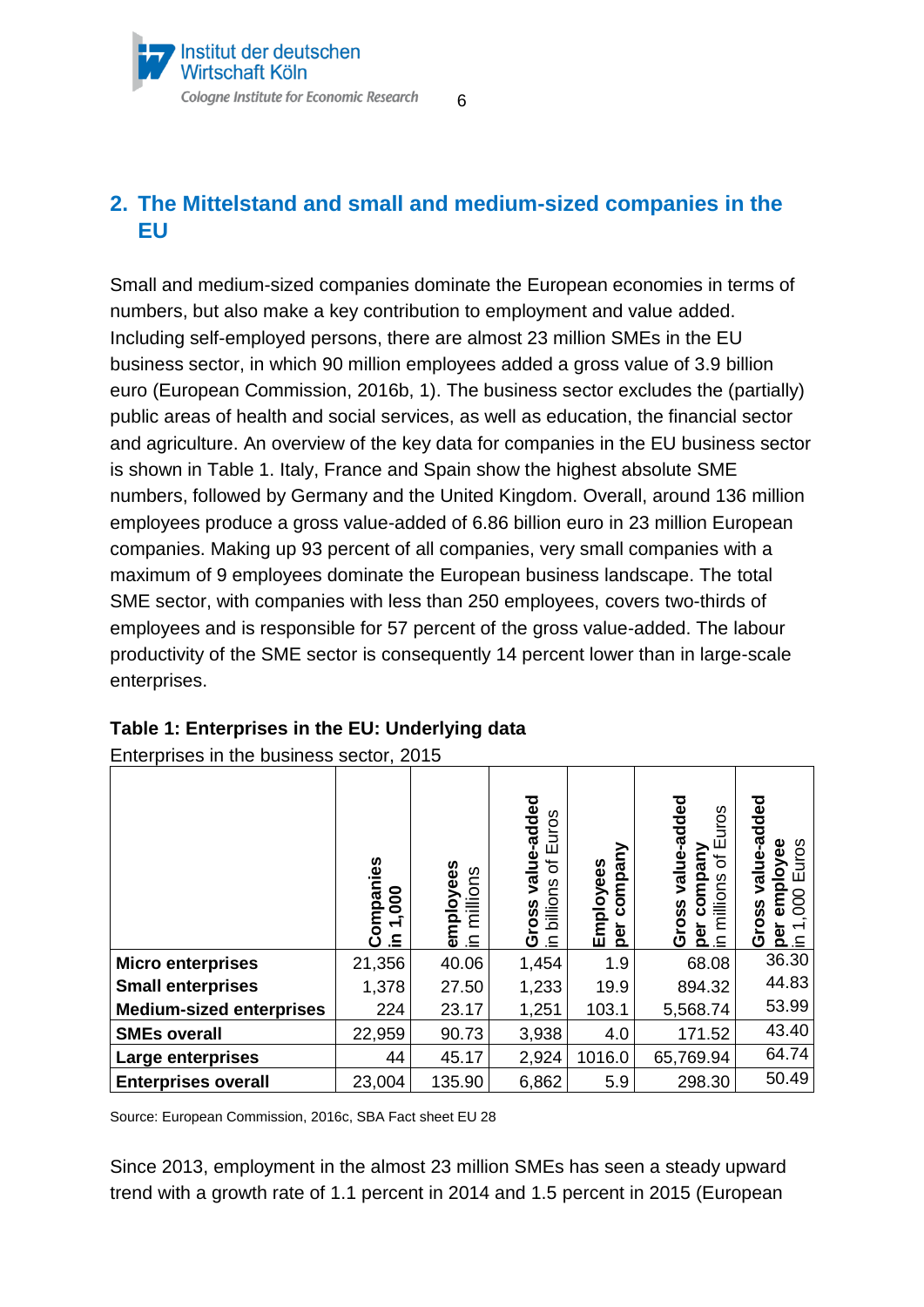

Commission, 2016b, 9). At first glance, the recovery since the great recession of 2008/2009 is continuing. Yet behind this positive development, there are highly varied growth rates in the Member States (European Commission, 2016c). The economic growth in Germany – the biggest EU economy – and the positive employment trend in the United Kingdom – the second biggest EU economy – disguise persistent problems in a number of other countries continuing to suffer from the crisis.

Additionally, Europe has a deficit in high-tech SMEs. Highly innovative SMEs and those with high technological intensity play a significant role in the growth and sustainability of economies. But to date, despite positive trends in large cities like London, Stockholm or Berlin, Europe is far behind the USA when it comes to highgrowth, high-tech start-ups (Röhl, 2016).

The changes in employment from 2013 to 2015 show that there are far more lowtech than high-tech companies in the EU manufacturing sector. Only a very small group of high-tech companies – 1 percent of European SMEs – experience a growth advantage over the other groups, but not the 4 percent of companies in medium high-tech industries (European Commission, 2016b, 30, 87). The technology intensity in the manufacturing industries is determined by the OECD definition (2011). Despite specific funding measures, such as the "SME Instrument" within the scope of the Horizon 2020 research programme (European Commission, 2016d, e; cf. Section 5) and the objective of the Lisbon Strategy to turn Europe into the most dynamic, knowledge-based economic region in the world (European Commission, 2004), hightech industries are not growing strongly.

### **Larger medium-sized enterprises: Family companies and hidden champions**

Successful and growing SMEs at some stage break the threshold of 250 employees. From a legal perspective, despite having incomparable structures, they are then treated in the same way as corporations in the EU. Many companies with more than 250 employees, in particular in Germany, are owner-managed enterprises. The entrepreneurial Mittelstand thus also includes family enterprises with up to 500 million euros turnover. This gives an indication of the different "Mittelstand culture" in Germany compared to most EU countries, where there are only a few large familyrun companies. The ongoing panel study by the IfM (2016a) for the Federation of German Industries (BDI) on larger-scale family companies in Germany has quantified the number of family companies with an annual turnover of more than 50 million euro at 4,686 (2015), 62 percent of which have over 250 employees. A comparable study on the significance of large-scale family enterprises in the EU as a whole is still pending, despite the renewed interest of the European Parliament in this matter (2015).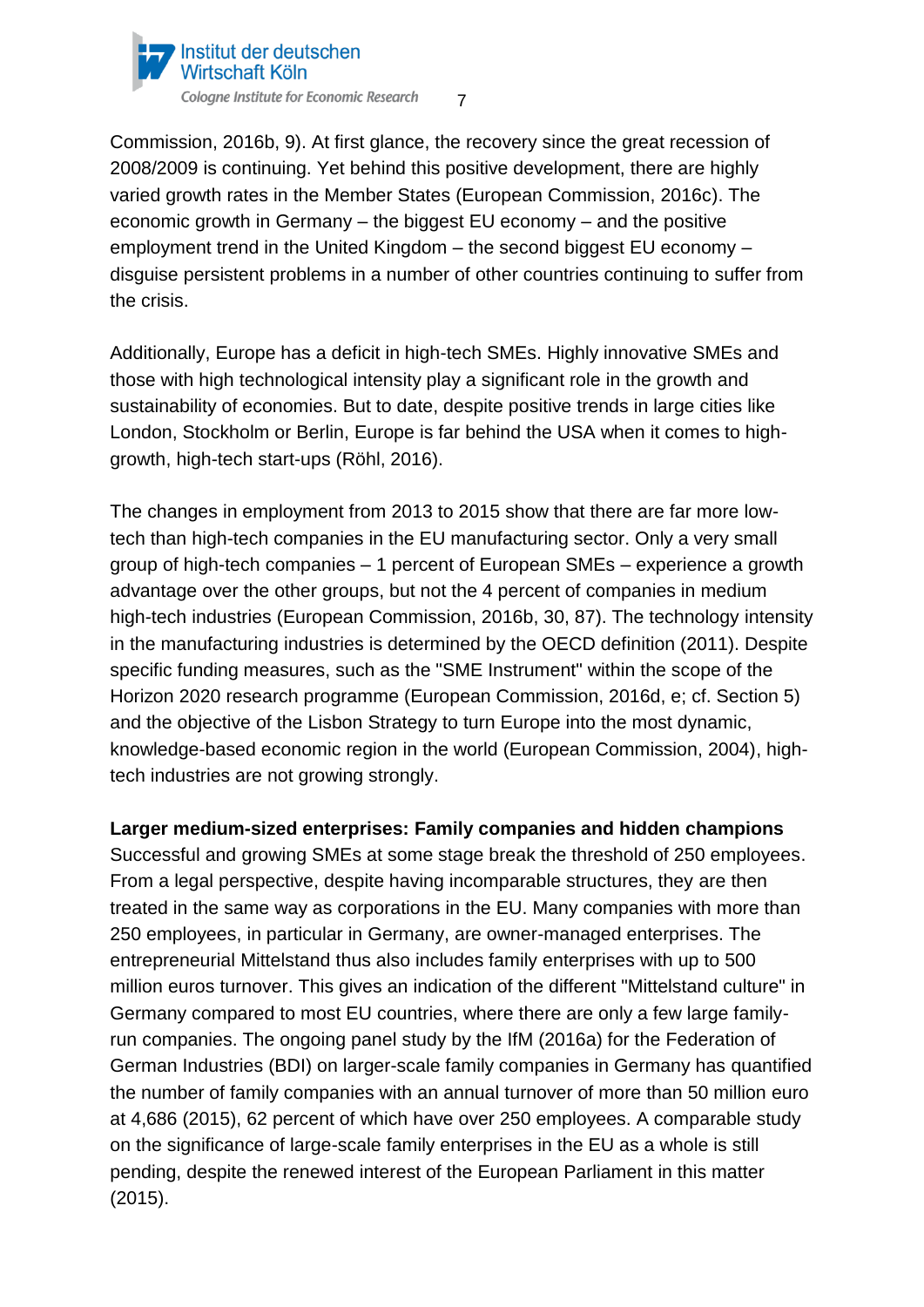A key segment of larger-scale enterprises in the Mittelstand are the "hidden champions". These are globally established medium-sized companies that are leaders in their market segment. Simon (2007, 29) defined the following criteria for hidden champions:

- The company is in the top 3 in its respective sector globally or is at least the market leader in its home continent.
- It has an annual turnover of up to 3 billion euro.
- The company is not well known among the broader public.

The upper turnover limit is raised from time to time, as hidden champions would otherwise grow beyond the limits of the definition based on their success, because their turnover grows by 8 percent per year on average (Simon, 2007, 47). Against this backdrop, it should be considered to adapt the turnover threshold for the EU's SME definition and raise it, for example, to 75 million euro.

In many aspects, hidden champions have a Mittelstand structure, despite operating worldwide. They generally grow organically and consistently, not as a result of debtfinanced acquisitions (Simon, 2007, 47 et seq.). Due to their high equity capital ratio, they are economically sustainable. Thanks to the high degree of specialisation, constant innovation and customer orientation, mass producers with lower production costs are kept at a distance. The majority of hidden champions are industrial companies, but there are service providers, too. Simon (2012, 2014) has identified about 2,700 hidden champions around the world, around half of which are located in Germany. Consequently, only a few hundred are located in other EU member countries. This can be interpreted as a sign for a lack of larger medium-sized companies with global market reach in other EU countries but Germany.

# <span id="page-7-0"></span>**3. European policy for the Mittelstand and the Small Business Act**

In the EU, there has been no consistent policy for the Mittelstand, including midcaps and family enterprises, to date. Despite the Small Business Act (see below), there is also no consistent SME policy, but nonetheless there are a number of policies and measures relevant to medium-sized companies. The EU policy areas shown below are of importance for SMEs in Europe (Figure 1), but not all of the policy areas depicted in figure 1 have a direct influence on the Mittelstand. The access of small and medium-sized companies to the internal market is certainly key to their development opportunities, but this is not primarily an issue of company size. Within the scope of the SBA, however, barriers to entry are to be reduced, as cross-border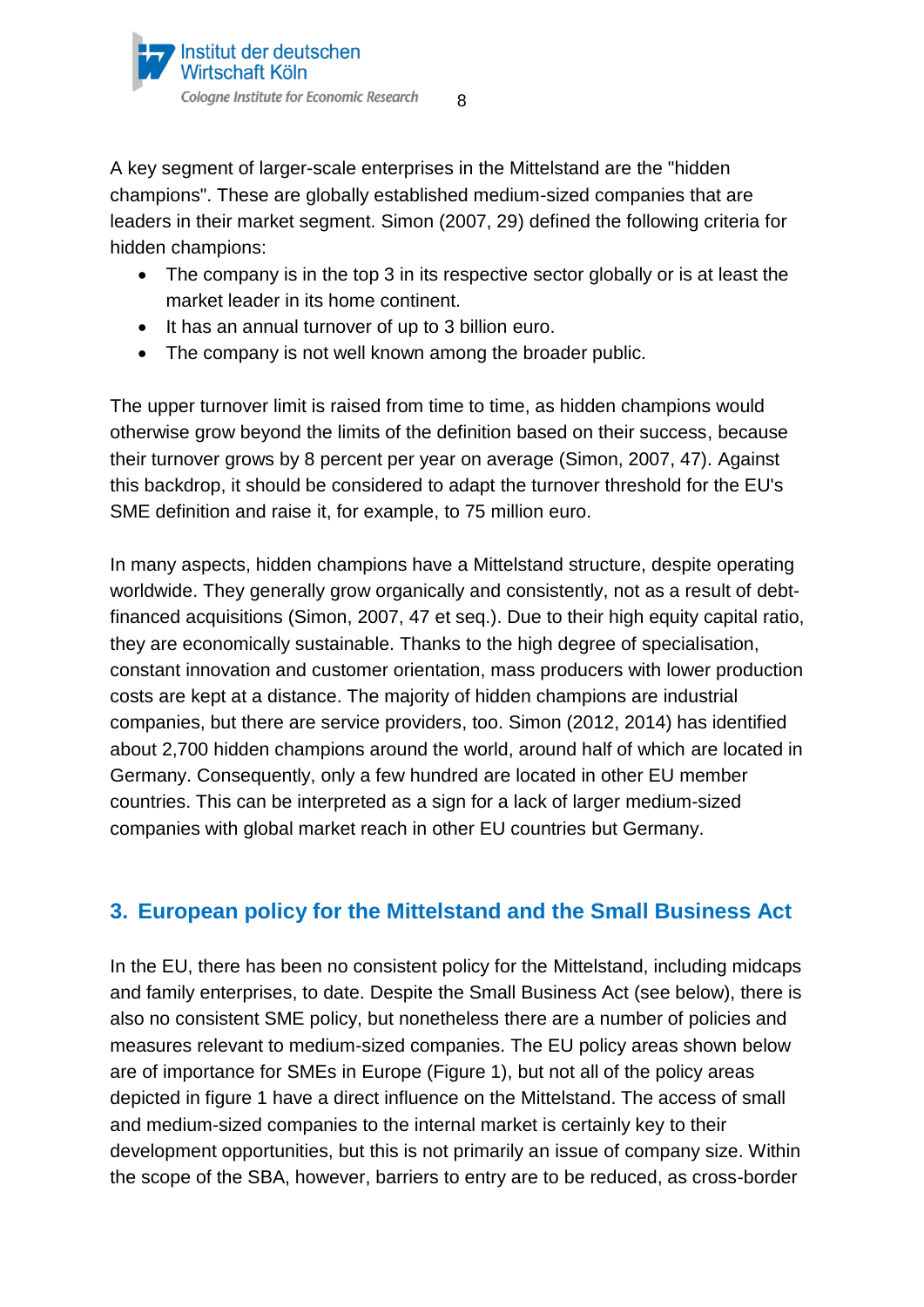

operations are expensive for SMEs, in particular when different regulations have to be considered in addition to the language barriers.





Source: IW Köln

The EU research and development policy for SMEs will be discussed below when looking at the EU budget. We will also analyse the EU's regional and structural policy, which make up for a significant share of the EU budget, as well as the agricultural policy, which remains dominant from a financial perspective. EU competition policy imposes strict limits for the granting of state aid to individual companies applying to funding from EU programmes, but also to national subsidies by the Member States. There are exceptions for SMEs here, which can be justified as compensation for disadvantages resulting from their small size and in terms of competition policy due to their small market influence. The strict size restriction appears particularly problematic for companies with a Mittelstand structure just beyond the threshold of 250 employees who are treated like large-scale enterprises under EU competition law even though they have far fewer administrative, legal and financial resources.

### **The Small Business Act: development and contents**

The European Union goes back to the European Coal and Steel Community (ECSC), founded by six states in 1951. It thus started as an economic alliance. Later on, agricultural policy with its focus on small-scale business structures was a key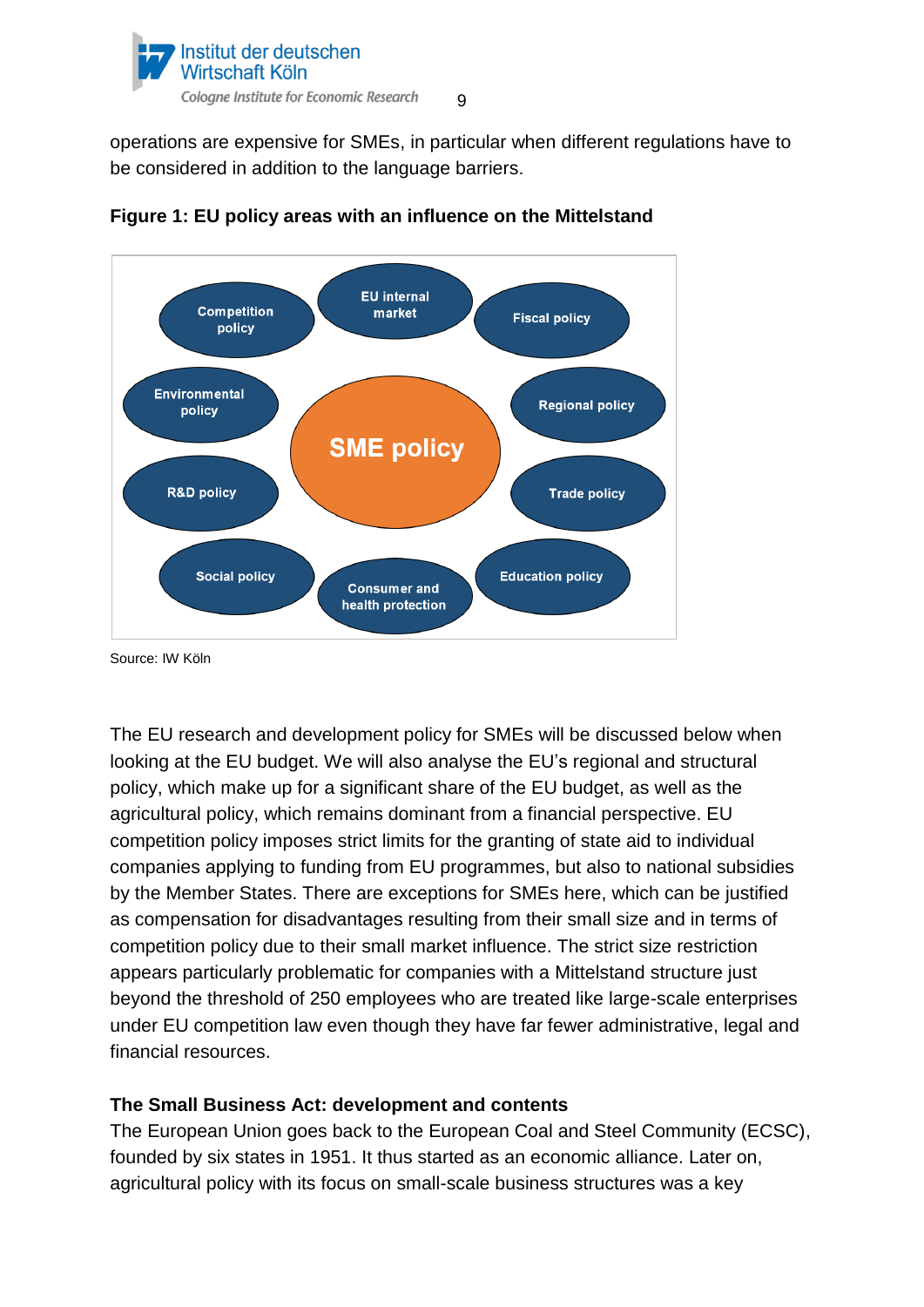

concern of the European Economic Community (EEC), founded in 1958. Nonetheless, it took a long time for SMEs to come into focus of European politics. In 2000, the European Charter for Small Enterprises was passed, which, as an element of the Lisbon Strategy, was intended to strengthen the competitiveness of small companies in Europe (European Commission, 2002).

But even this Charter was implemented hesitantly. In order to remove red tape for SMEs, the High Level Group on Administrative Burdens was finally implemented in 2007 (Stoiber Group, European Commission, 2014b). In the following year, the Small Business Act was passed with the aim of stimulating start-ups in the EU and to give SMEs better framework conditions. As a European legal act for SMEs, the SBA comes closest to an independent European SME policy. However, it mainly contains recommendations for the EU Member States, with few legally binding regulations and little financial support. As a means of achieving the SME policy objectives of the SBA, there are ten basic principles and a series of steps to implement them. Around 90 political initiatives and 5 legal acts on the national and the EU level have been intended to drive the implementation of the SBA since then (European Commission, 2008).

## **Overview 2: The ten guiding principles of the "Small Business Act"**

- 1. Promoting entrepreneurial spirit
- 2. Principle of a second chance for unsuccessful entrepreneurs
- 3. Legislative rules according to the "Think Small First"-principle
- 4. Responsive administration for SMEs (e.g. E-Government)
- 5. Improved access to public procurement and state aid for SMEs
- 6. Facilitated access to funding options and better business environment
- 7. Improved chances on the European Single Market
- 8. Promoting access to knowledge formation and innovation
- 9. Ecological innovation / opportunities for environmental technology
- 10. More assistance for exploiting opportunities on foreign markets

Source: European Commission, 2008

Since 2008, a series of measures have been adopted which are intended to improve the framework conditions for SMEs. Several of these measures aim at the Member States or need to be implemented on a national or regional level. From the EU Commission's perspective, the following six fields of action are particularly suited to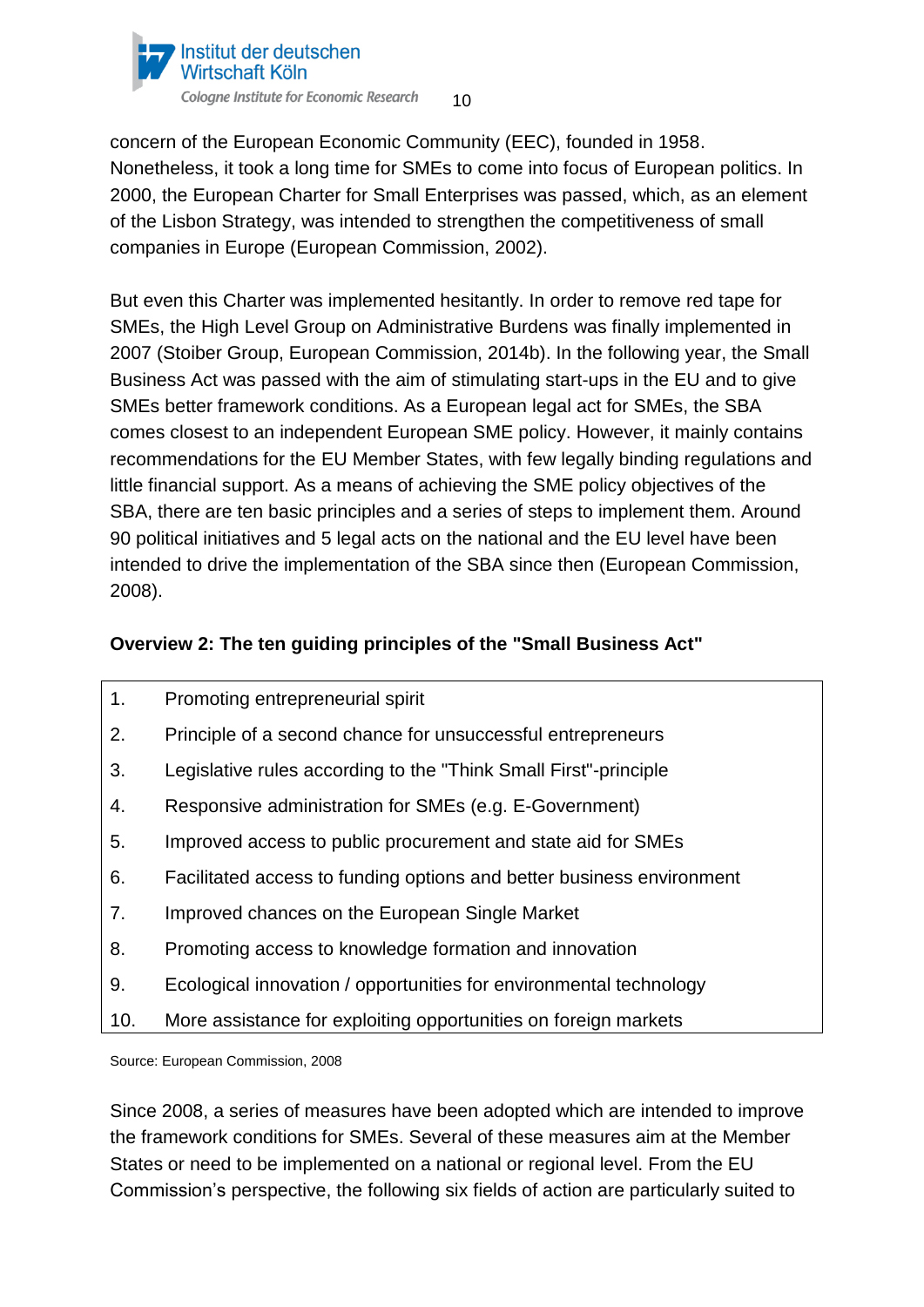

improve the conditions for SMEs in the interests of the SBA (European Commission, 2008; 2015a).

**Improving market entry**: A total of 600 organisations and institutions supporting enterprises in 50 countries have come together with the support of the EU to form the Enterprise Europe Network (EEN). Its mission is to improve the market access for SMEs and find partners for them in other EU countries (EEN, no date). The institutions involved are chambers of industry and commerce, technology centres, universities and development agencies, which also take on an advisory role as a member of the EEN. Information, contacts and services for SMEs are all provided via the EEN.

**Promoting a culture of entrepreneurship:** To strengthen the entrepreneurial spirit in the EU, events are run by EEN members and other institutions of the countries involved, e.g. universities. There are also mentoring programmes for start-up founders, especially for women to reduce the strong gender gap in founding companies across Europe (Kelley/Singer/Harrington, 2016, 24). The principle of a second chance for founders who start another company after a failure is promoted. In addition, best practice examples for SME-friendly administrative actions and measures to strengthen a culture of entrepreneurship in the 28 Member States are promoted (Röhl, 2016).

**Supporting Entrepreneurship:** Supporting entrepreneurship by facilitating and subsidising start-ups is one of the key points in the SBA (cf. also Röhl, 2016). This aspect of the programme is closely linked to strengthening a culture of entrepreneurship, but specifically relates to promoting start-ups and less to increasing the number of people interested in founding a company by strengthening the entrepreneurial spirit in general.

**Improving framework conditions in all sectors**: The introduction of the "Think Small First" principle is intended to serve as a guideline for EU regulations and administrative actions in the Member States. To bring this principle to life, particular attention is paid to improving legislation and regulation (see below). In addition, support is provided to adjust to environmentally friendly, energy-efficient and resource-related business practices with low carbon dioxide emissions and the use of new technologies, while striving for the integration of SMEs in global value chains.

**Intelligent regulation and simplified administrative procedures**: Small companies often lack the resources required to go through complicated administrative procedures and to grasp and fulfil extensive regulations and laws. This should be taken into account in the legislation by reducing guidelines to the absolute minimum,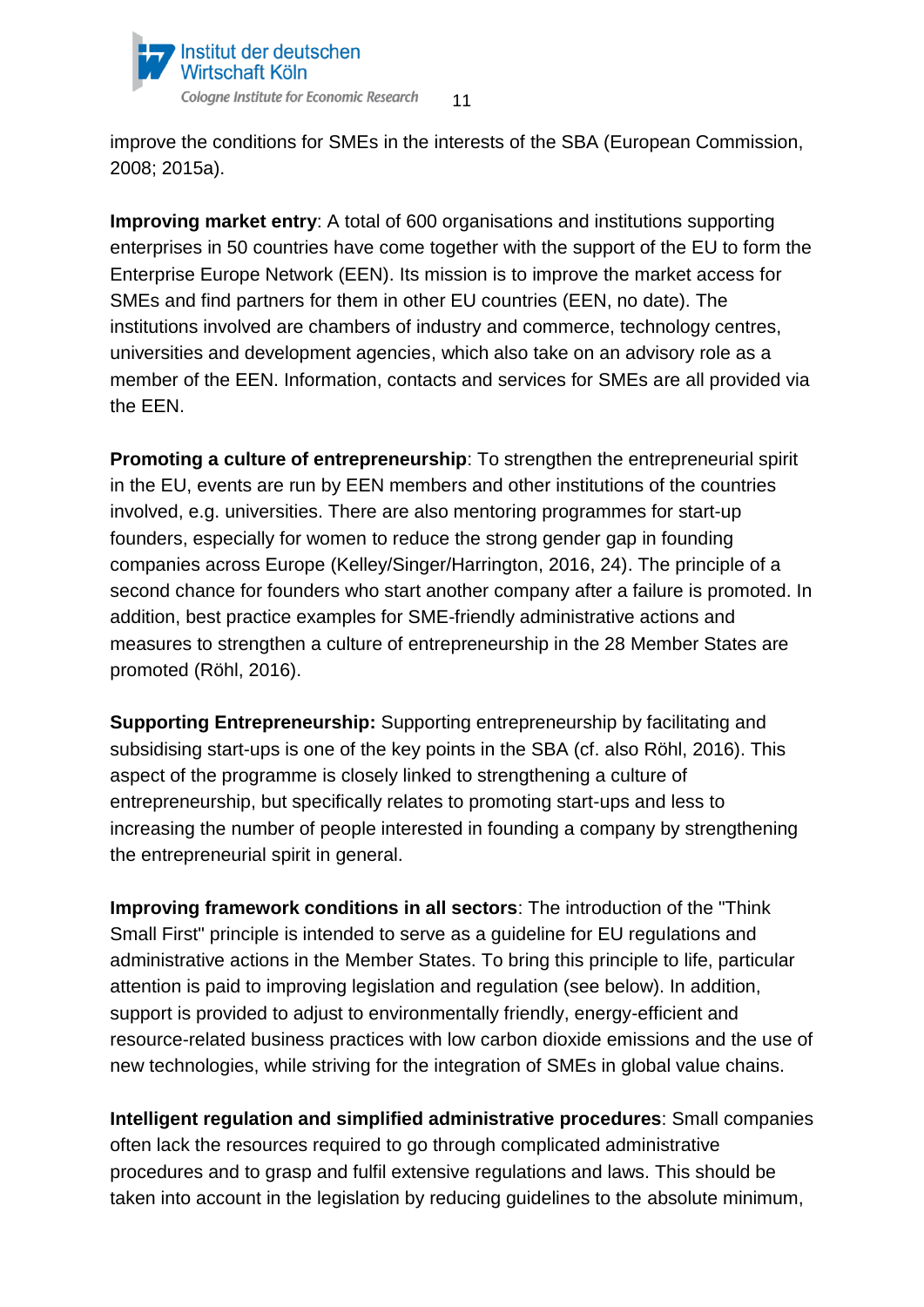

using generally understandable language and providing appropriate exceptions for small companies and start-ups (Röhl, 2011). A review of all proposed legislation relating to SMEs is desirable in this context. According to the "Only once" principle, administrations should not ask for the same information several times, but rather make existing information available to other administrative bodies.

**Programme for Competitiveness of Enterprises and SMEs (COSME)**: The "Competitiveness of Enterprises and Small and Medium-sized Enterprises" (COSME) programme is a funding instrument exclusively for SMEs that was created at EU level. However, this programme has very limited resources with approx. 2.5 billion euro for the budget periods from 2014 to 2020 (European Commission, 2015b, cf. Section 5).

The SBA concentrates on recommendations for the Member States for measures in favour of start-ups and small enterprises, whereas the SME-sector is still given little consideration in the legislation and budget on the European level. The SBA recommendations are important, but far removed from an "actual" and extensive European SME policy. To that end, growth-friendly policies would have to be given greater consideration, including the reduction of obstacles constraining growth imposed by the national authorities (such as labour market regulation, taxation, bureaucracy). In addition, the strict threshold of just 250 employees needs to be questioned. It causes a mid-sized company to be treated like a large corporation in the EU, such as its competitors with 10,000 or more employees.

Members of the European Parliament also look critically at the strict size restriction of all policies and benefits to SMEs with less than 250 employees, not taking into account qualitative aspects. In a motion for a resolution from the EU Parliament, the Committee on Industry, Research and Energy called for family companies to be paid greater consideration in EU economic policy, stating that they were particularly important for growth and employment in Europe (European Parliament, 2015). The problem of the strict upper limit of 250 employees is stressed here: "…whereas many family businesses that no longer meet the definition of SMEs, but are also far from being major corporations, are ineligible for specific funding opportunities and some administrative exemptions; … this inevitably leads to unnecessary red tape, which is a great burden, especially for these mid-cap family businesses" (European Parliament, 2015, 4).

The creation of very small enterprises and the encouragement to be self-employed as core SBA objectives are important steps in light of the labour market problems in several European countries, but fall short where it is not just a case of getting people to work "at any price": The price often is a low labour productivity in very small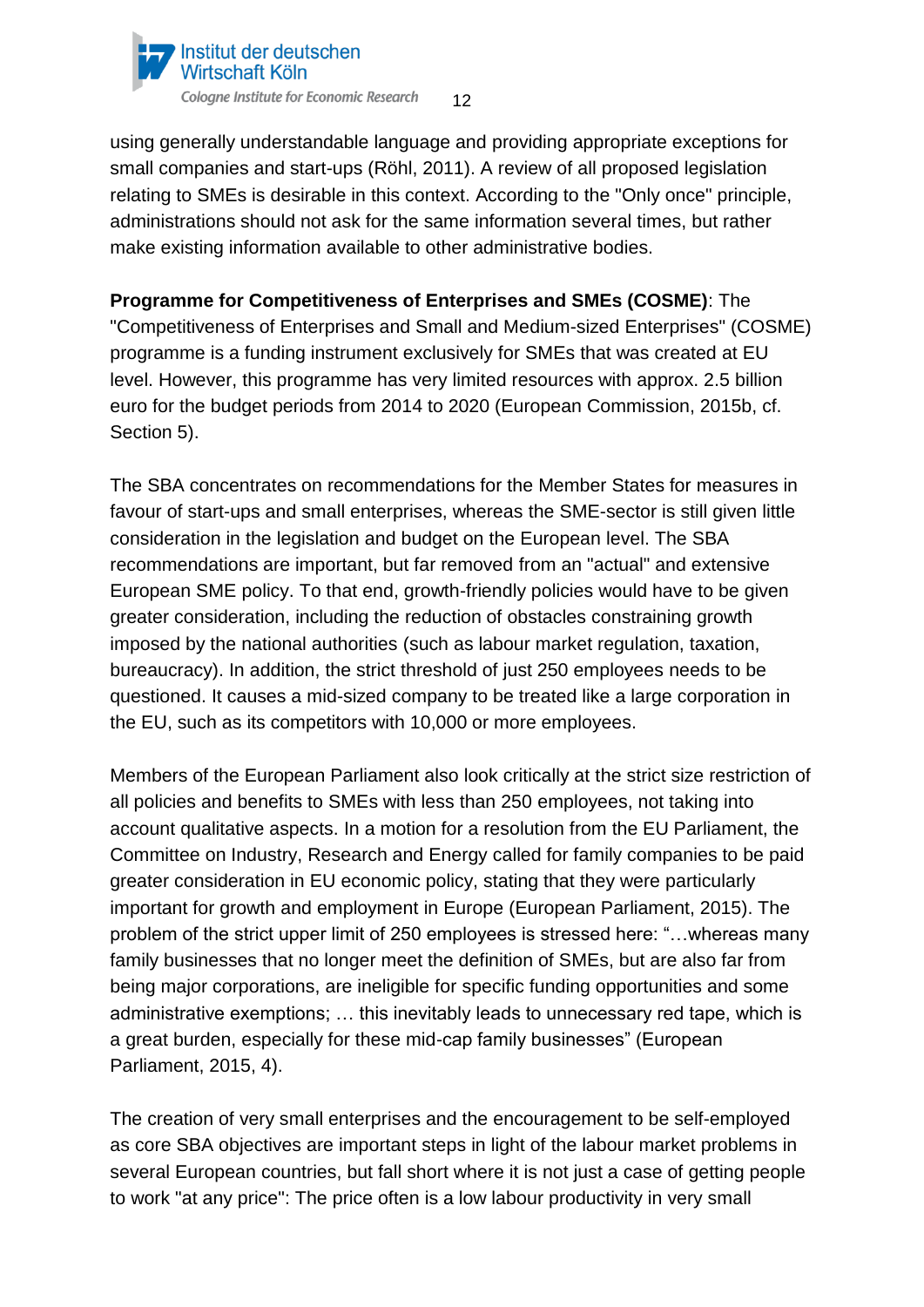

enterprises. In general, larger companies are more productive (European Commission, 2016b, 4, 22 et seq.). Most large-scale companies are not corporations, but rather have between 250 and around 1,000 employees. The size classes contain increasingly fewer companies with higher class size measured by the number of employees. Therefore, the highest concentration of enterprises in the large enterprises segment is located just a little beyond the SME threshold.

#### **EU red tape and measures to contain it**

The removal of red tape for start-ups in particular is one of the recommendations of the SBA (European Commission, 2008). The consultation on the renewal of SME policy also includes this point (European Commission, 2015a). However, more should be done here. Several economically successful EU countries such as Germany, the Netherlands and the United Kingdom have introduced a systematic control of administrative burdens on companies, whereas the control of the costs of red tape on EU level has been more superficial. The most promising step to removing red tape on EU level was performed by the High Level Group on Administrative Burdens (European Commission, 2014b).Over the course of its work between its implementation in late 2007 and the conclusion of its activity in 2014, it advised the European Commission on removing red tape. The mandate of the group was extended twice. It consisted of 15 volunteer experts chaired by Edmund Stoiber, former Governor of Bavaria. Only in the third and final work period from 2012 to 2014, the primary objective was to reduce administrative burdens on SMEs. In 45 statements and reports, the experts called for measures to cut red tape in 13 priority areas, including tax law, statistical requirements and public procurement. However, the recommendations were only partially implemented. Evidently, the political resistance within the EU Commission and a number of Member States was too strong. Another approach to measure the impact of legislation is included in the EU Commission's impact assessment, which was started in 2006 as part of the smart regulation strategy of the Barroso Commission (REFIT, European Commission, 2012a, 2012b). In 2015, the impact assessment was upgraded with the implementation of the Regulatory Scrutiny Board (European Commission, 2015c). The new institution has a broader mandate that includes the examination of the quality of evaluations and checks of existing legislation (Regulatory Scrutiny Board, 2016, 6). Though officially an independent body, the Regulatory Scrutiny Board is firmly entrenched in the structure of the European Commission with its chair serving in the rank of a Director-General. Red tape has so far not been the main concern of the EU's impact assessment. Therefore, a truly independent body outside the Commission's structures with this aim is still missing.

Similarly to the national level in a number of Member States (Röhl, 2008), there has been the aim to reduce the costs of administrative burdens on companies caused by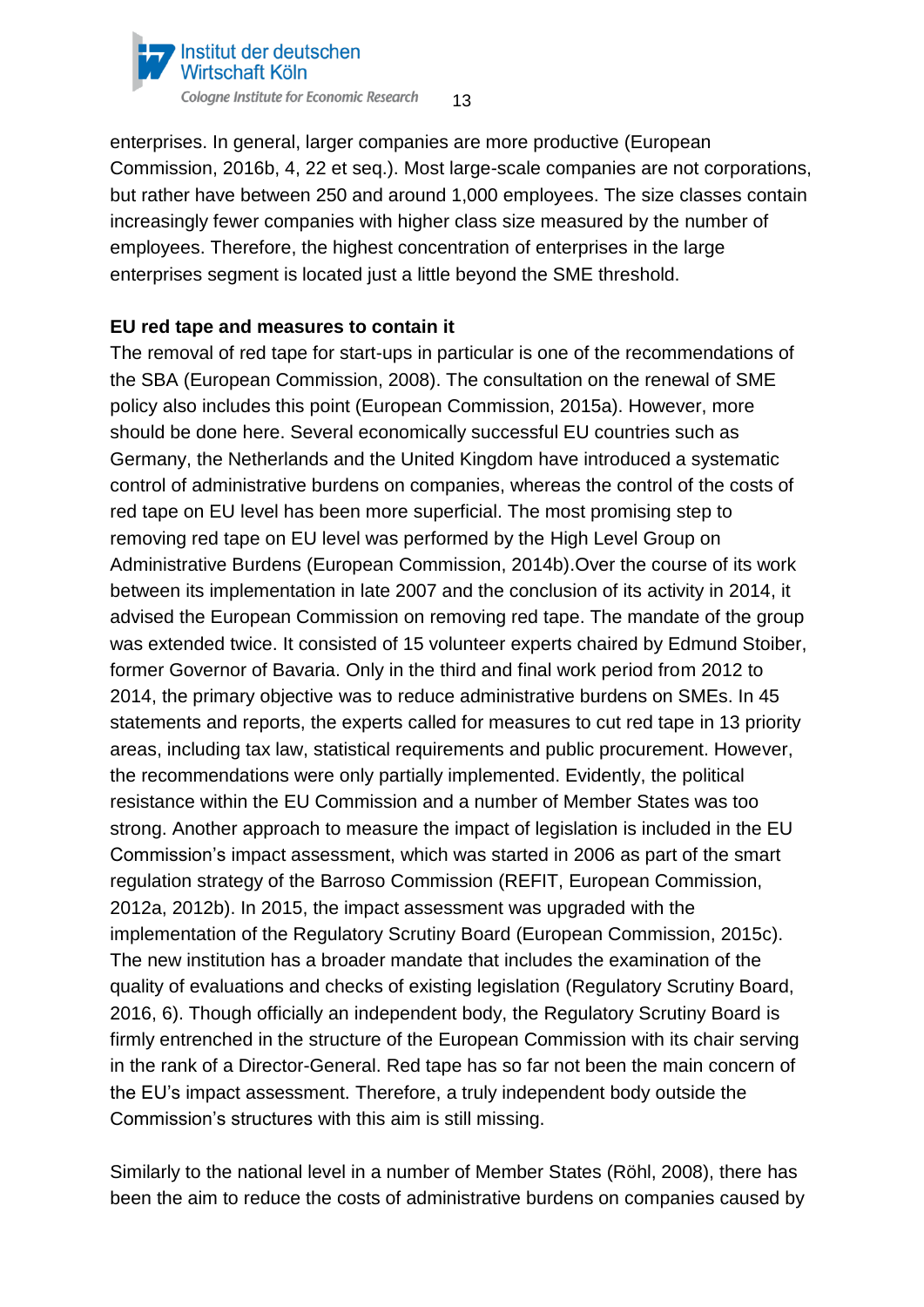

the EU legislation by a quarter. This aim was officially achieved – overall, the European Commission (2014b) put a figure of 33 billion euro on the savings achieved. However, the creation of a permanent European supervisory authority for administrative burdens has been recommended, as there are constantly new provisions creating red tape. A sustainable improvement of the situation for SMEs cannot be achieved by a one-off check of existing regulations or by a general impact assessment. The deployment of a permanent committee to perform specific assessments for the costs of bureaucracy caused by European law is one of the recommendations of the "Stoiber Group" (European Commission, 2014b). However, this has not yet been implemented so far.

# <span id="page-13-0"></span>**4. SME policy in the EU Member States**

In this section, the business landscape and SME policy of the EU countries will be looked at in greater detail against the backdrop of the SBA recommendations. The development of the workforce in the SME sector of the EU Member States was characterised by a decline caused by the recession in 2009 and a recovery from 2010 onwards, but this took effect very differently in the Member States. In Southern European countries, a weak recovery led to another recession with stagnating or even declining SME employment. The situation in the countries in Central and Northern Europe was very different; particularly in Germany, where employment increased by over 20 percent. The current development over the period from 2015 to 2017 shows big differences between the EU Member States as well. On average in the EU, a 2-percent-increase in SME employment is expected.

An overview of SME size classes in the Member States is shown in Figure 2, which illustrates the percentage size distribution within the three segments of the SME sector. Germany has the highest proportion of medium-sized enterprises and also leads in the area of small companies. By contrast, in the large Member States France, Italy and Spain, it is the micro companies that dominate. Alongside Germany, Austria, Romania, Luxembourg, the United Kingdom, Denmark and Ireland have an above-average share of small and medium-sized enterprises, whereas the other EU Member States have a company size structure based on very small (or micro) companies. In total, Germany has the most employees in SMEs with over 17 million, followed by Italy, the United Kingdom and France. With respect to gross value-added, the order changes somewhat. The British SME sector is very strong when it comes to value-added with 731 billion euro, just slightly behind Germany.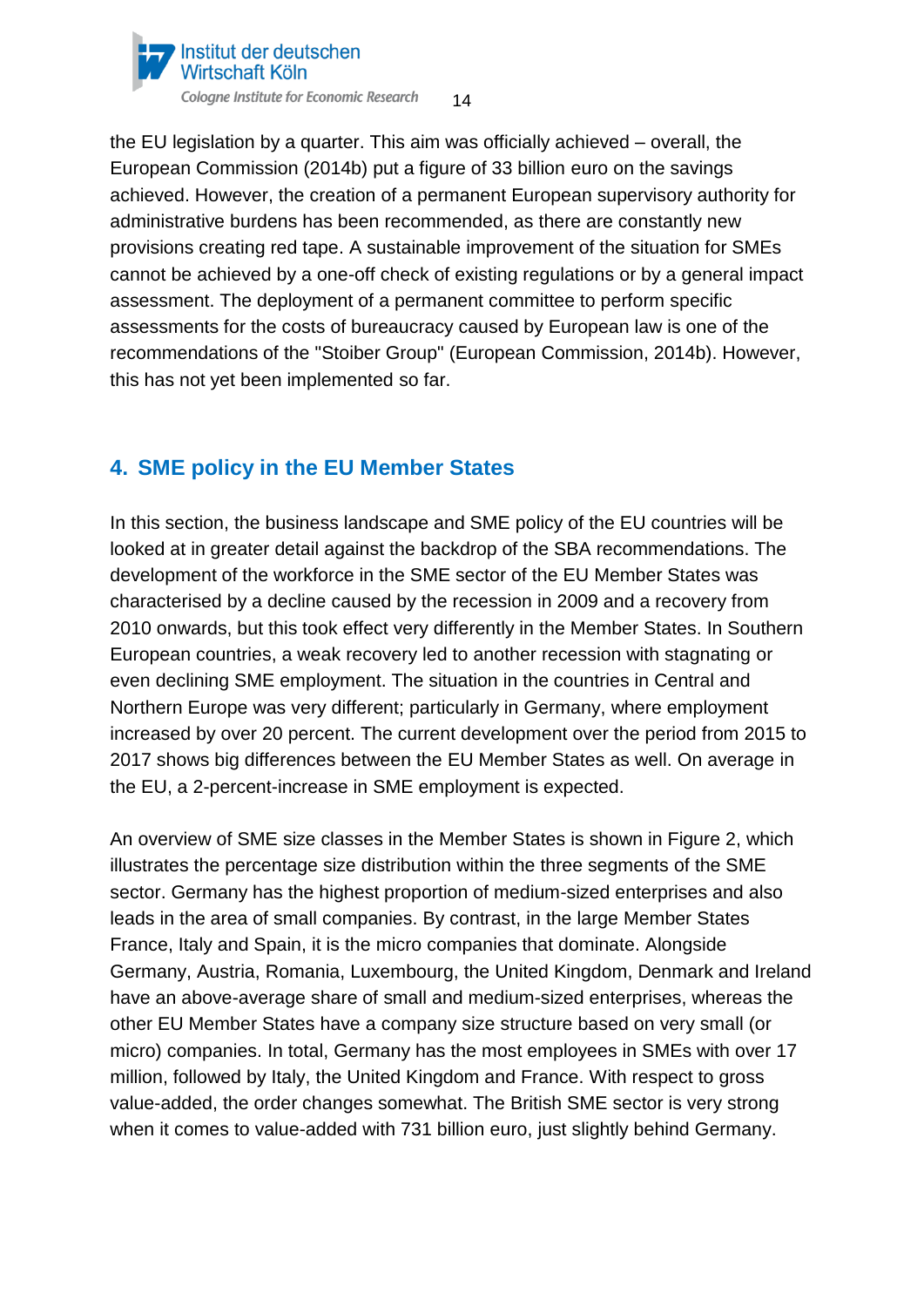

15

# **Figure 2: SME-Employment by size class**

#### 28 EU Member States, 2015



Source: European Commission, 2016c, our own calculations

# **Evaluation of SME policies**

The following overview provides an evaluation of the SME policies of the 28 Member States by the Directorate-General Growth in the EU Commission in collaboration with DIW Econ (cf. European Commission, 2016c). The economic policy relating to SMEs is assessed in the light of the SBA objectives. Of the 9 criteria listed in the original documents, one (environment) was not taken into account here, as it constitutes more of a superordinate policy objective rather than an SME success factor. In two cases, two related areas – state subsidies / public procurement and reactive administration, and internationalisation and the internal market – were grouped together for the sake of greater clarity.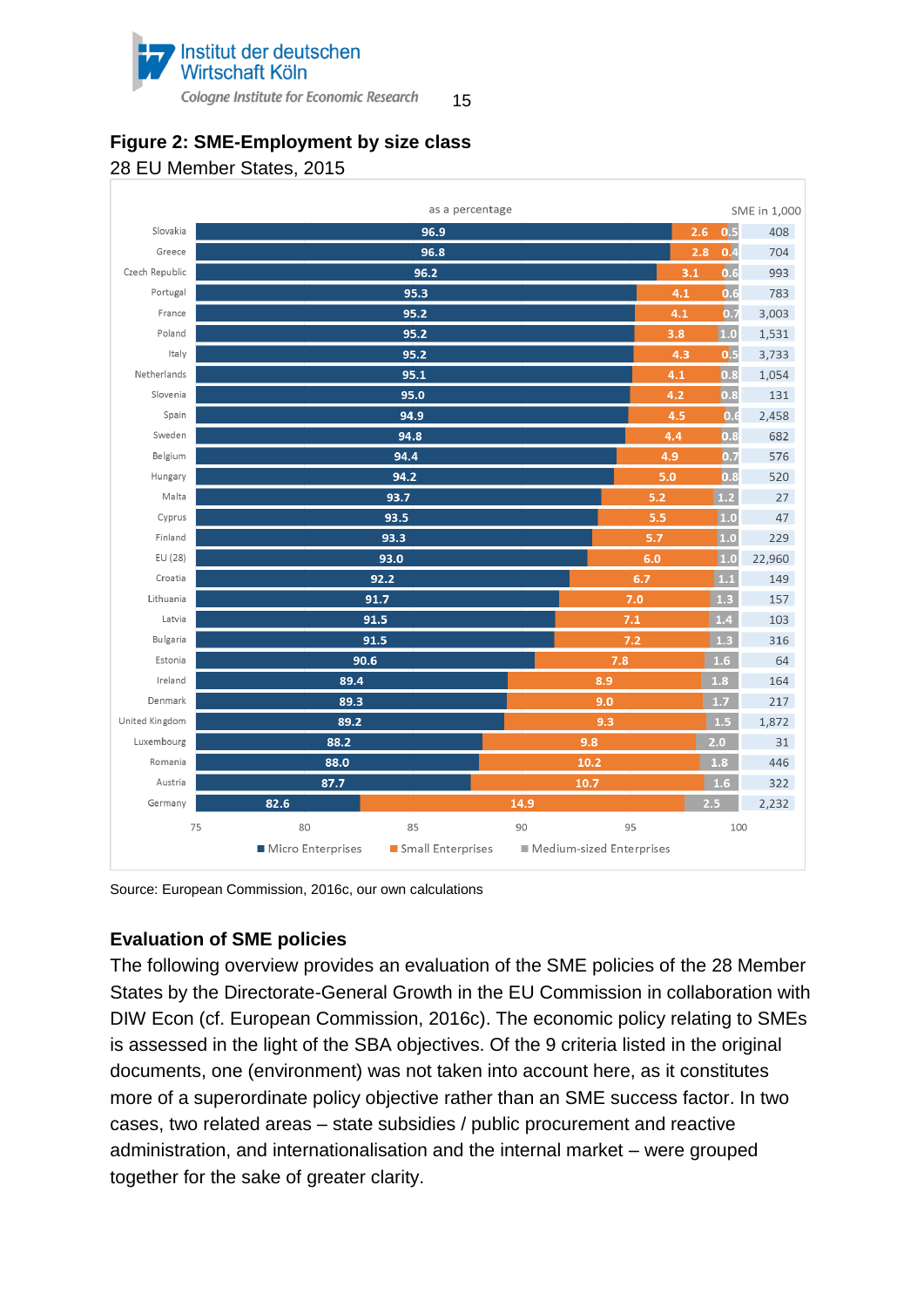

#### **Overview 3: SBA country profiles compared to the EU28 average**

| <b>SBA country profiles</b><br>in comparison to the<br>EU (28) | Employment and gross<br>value-added | Entrepreneurship | Internationalisation and<br>the internal market | strength of innovation<br>Qualification and | Access to funding | State subsidies / public<br>procurement; reactive<br>administration |
|----------------------------------------------------------------|-------------------------------------|------------------|-------------------------------------------------|---------------------------------------------|-------------------|---------------------------------------------------------------------|
| Belgium                                                        |                                     |                  |                                                 |                                             |                   |                                                                     |
| <b>Bulgaria</b>                                                |                                     |                  |                                                 |                                             |                   |                                                                     |
| Denmark                                                        |                                     |                  |                                                 |                                             |                   |                                                                     |
| Germany                                                        |                                     |                  |                                                 |                                             |                   |                                                                     |
| Estonia                                                        |                                     |                  |                                                 |                                             |                   |                                                                     |
| Finland                                                        |                                     |                  |                                                 |                                             |                   |                                                                     |
| France                                                         |                                     |                  |                                                 |                                             |                   |                                                                     |
| Greece                                                         |                                     |                  |                                                 |                                             |                   |                                                                     |
| Ireland                                                        |                                     |                  |                                                 |                                             |                   |                                                                     |
| Italy                                                          |                                     |                  |                                                 |                                             |                   |                                                                     |
| Croatia                                                        |                                     |                  |                                                 |                                             |                   |                                                                     |
| Latvia                                                         |                                     |                  |                                                 |                                             |                   |                                                                     |
| Lithuania                                                      |                                     |                  |                                                 |                                             |                   |                                                                     |
| Luxembourg                                                     |                                     |                  |                                                 |                                             |                   |                                                                     |
| Malta                                                          |                                     | n/a              |                                                 |                                             | n/a               |                                                                     |
| The Netherlands                                                |                                     |                  |                                                 |                                             |                   |                                                                     |
| Austria                                                        |                                     |                  |                                                 |                                             |                   |                                                                     |
| Poland                                                         |                                     |                  |                                                 |                                             |                   |                                                                     |
| Portugal                                                       |                                     |                  |                                                 |                                             |                   |                                                                     |
| Romania                                                        |                                     |                  |                                                 |                                             |                   |                                                                     |
| Sweden                                                         |                                     |                  |                                                 |                                             |                   |                                                                     |
| Slovakia                                                       |                                     |                  |                                                 |                                             |                   |                                                                     |
| Slovenia                                                       |                                     |                  |                                                 |                                             |                   |                                                                     |
| Spain                                                          |                                     |                  |                                                 |                                             |                   |                                                                     |
| <b>Czech Republic</b>                                          |                                     |                  |                                                 |                                             |                   |                                                                     |
| Hungary                                                        |                                     |                  |                                                 |                                             |                   |                                                                     |
| <b>United Kingdom</b>                                          |                                     |                  |                                                 |                                             |                   |                                                                     |
| Cyprus                                                         |                                     | n/a              |                                                 |                                             |                   |                                                                     |
| Better evaluation than EU (28) average                         |                                     |                  |                                                 |                                             |                   |                                                                     |
| EU (28) average                                                |                                     |                  |                                                 |                                             |                   |                                                                     |
| Worse evaluation than EU (28) average                          |                                     |                  |                                                 |                                             |                   |                                                                     |

 $n/a$  = not applicable

Source: European Commission, 2016c, our own assessment

Only a few countries achieve primarily above-average evaluations. These include the Baltic and Scandinavian countries. Of the Southern European countries affected by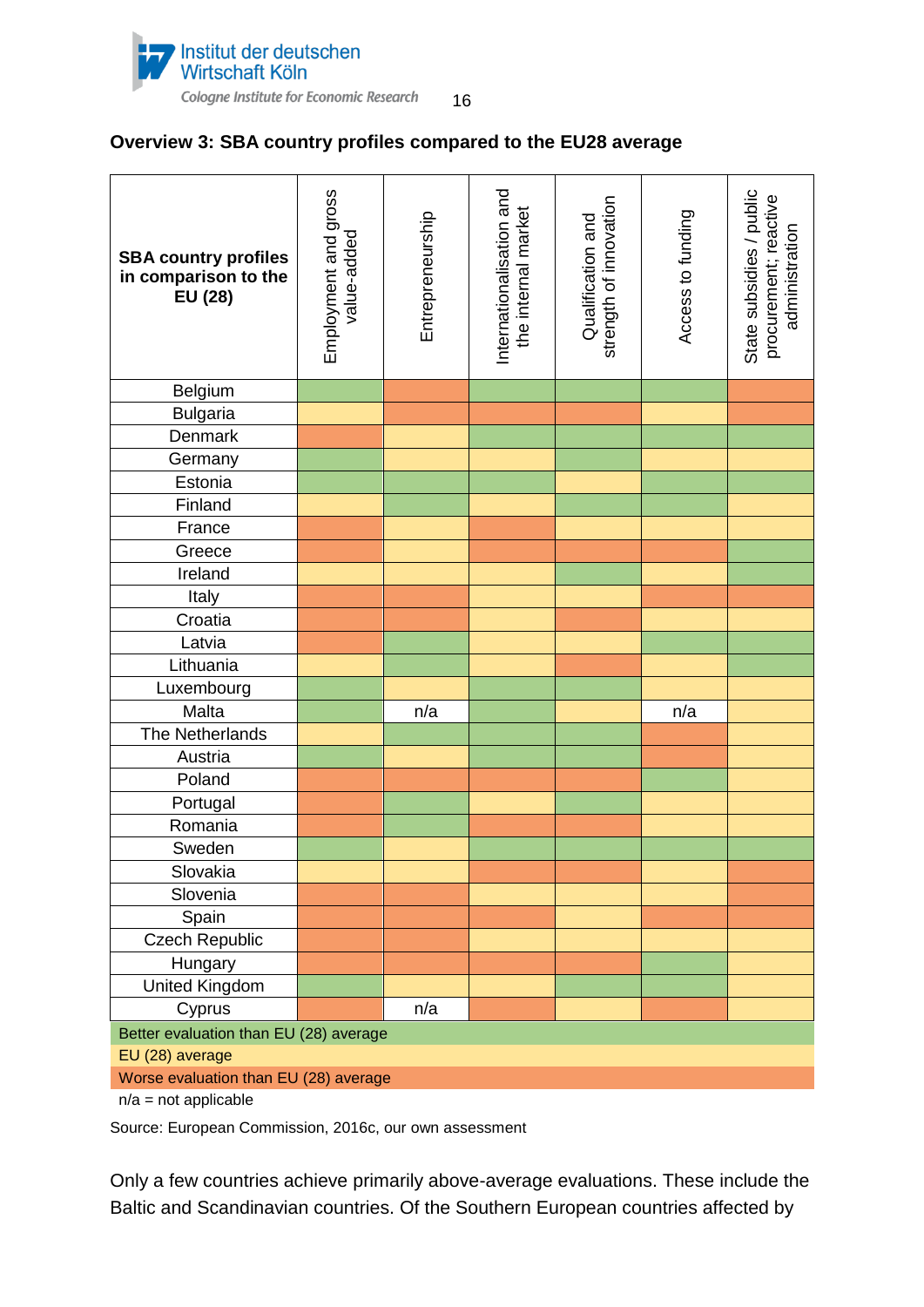

17

the crisis – Italy, Spain, Greece and Portugal – only the latter was able to make its way into the "green zone" in two areas – entrepreneurship as well as qualification and strength of innovation.

Among the four biggest EU countries, **Germany** is slightly above average. The trends in gross value-added and employment and the field of qualification and innovation are key assets, while entrepreneurship and reactive administration are weak points. In 2015 and the first quarter of 2016, a total of 23 policy measures were implemented which had a bearing on the SBA agenda (European Commission, 2016c, Fact sheet Germany; Röhl, 2016).

**France.** Since the start of the crisis in Europe, the development of French SMEs, like the economy of the country as a whole, has been very sluggish. With respect to SME policy, however, France has seen progress in the areas of access to public procurement, funding and the dismantling of regulations (European Commission, 2016c, SBA Fact sheet France). The administrative burden of founding a company was significantly reduced, meaning that the country was able to catch up with the leading states in the Doing Business report and is currently number 27 of the 190 countries examined (Worldbank, 2016).

The **United Kingdom** has the best economic policy assessment profile in terms of the SBA among the big countries, with above-average values in all areas other than the environment, access to the internal market and state funding / public procurement. The United Kingdom has therefore proven itself to be a very businessfriendly location, which was further strengthened in 2015/2016 by a total of 33 measures to support SMEs, 20 of which were contained in the Small Business, Enterprise and Employment Act (SBEE) (European Commission, 2016c, SBA Fact sheet UK, 4).

**Italy** performs poorly in the assessment of the policy measures. In 2015 and 2016, the then acting Renzi government did, however, adopt 27 measures to implement the objectives of the SBA. These aimed at the facilitation of start-ups, better access to finance, qualification and research and development, internationalisation and company-friendly administration (European Commission, 2016c, Fact sheet Italy 2016). These reforms came very late – some seven years after the worldwide recession. Furthermore, the persistently strict regulation of the labour market prevents SMEs from unleashing their potential for growth. Companies are firmly stuck in the "small business trap".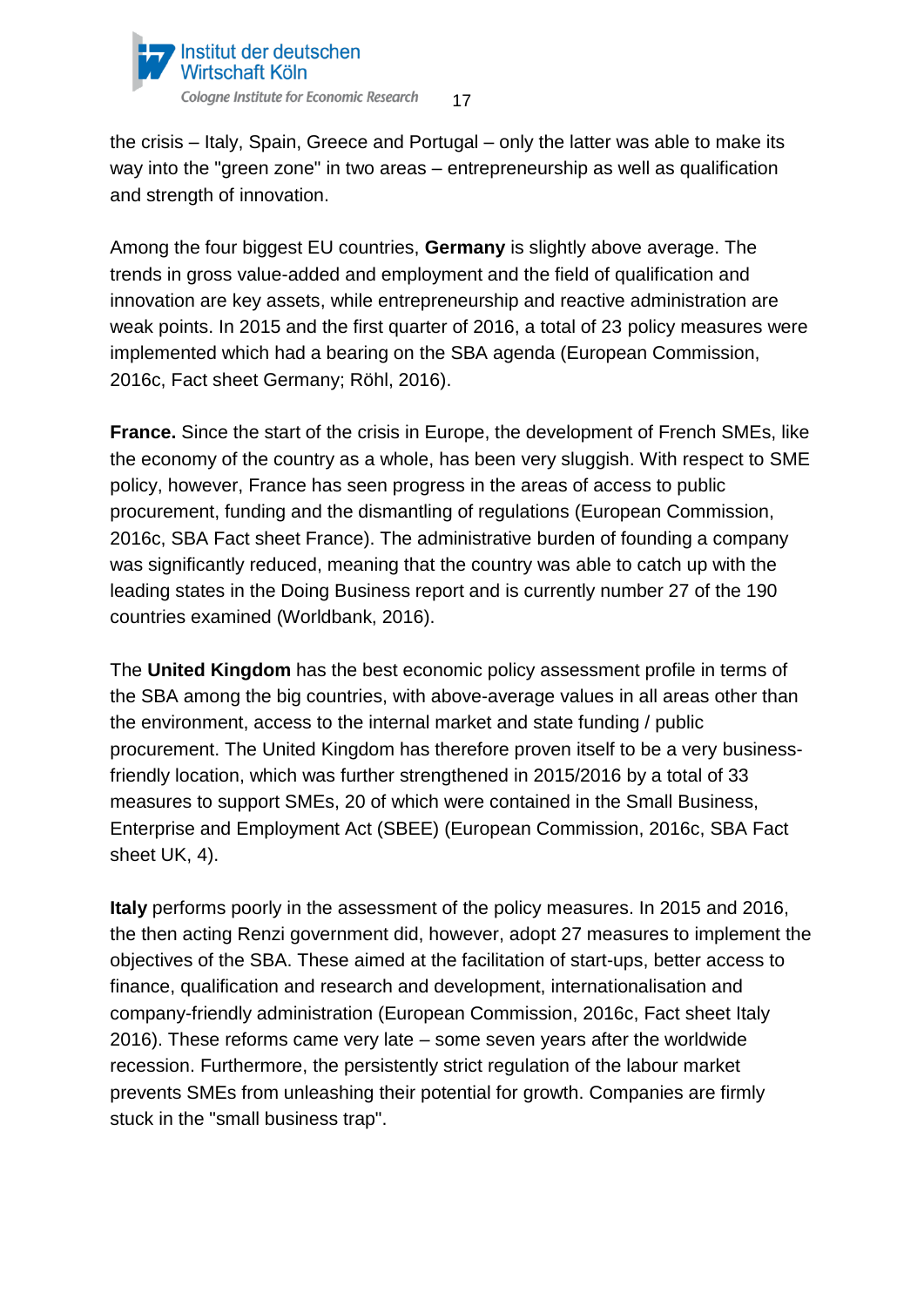#### Institut der deutschen Wirtschaft Köln Cologne Institute for Economic Research 18

# <span id="page-17-0"></span>**5. Areas of the EU budget relevant to SMEs**

## **Direct SME policy – COSME**

With "Competitiveness of Enterprises and Small and Medium-sized Enterprises" (COSME), the EU created a programme for the first time that is intended to drive forward the implementation of the SBA objectives and is thus a direct EU SME policy instrument. But with budgetary resources of around 2.5 billion euro for the budget period from 2014 to 2020 – 0.2 percent of the EU budget volume – the financial resources are negligible (European Commission, 2014c). In relation to the 23 million SMEs in the 28 EU Member States, the COSME budget is only 15.53 euro per company per year. The measures are primarily aimed at improving the framework conditions and providing information for SMEs. Only relatively few direct subsidies for companies are linked to COSME. These include loans at favourable conditions for start-ups and SMEs in the European investment funds EIF and EFSI (see below).

## **EU regional and structural policy**

The EU regional and structural policy serves the purpose of bringing less developed regions closer to the Community average. One third of the EU budget – for the budget period up to 2020 approximately 408 billion euro – is allocated to the area of "Economic, social and territorial cohesion", comprising the Community's regional, structural and cohesion policy. The term cohesion policy is used on the one hand for the EU policy for less developed Member States, but also serves as an umbrella term for its regional and structural policy. Within this budget segment, almost half – around 200 billion euro – is allocated to the regional policy for underdeveloped areas. Another tenth is allocated to regions that only just exceed the criteria for structurally weak regions – less than three-quarters of the EU average gross domestic product (GDP) per capita. The main instrument is the European Regional Development Fund (ERDF), while further funds are allocated via the European Social Fund (ESF). The Cohesion Fund is intended for those EU members with a GDP of less than 90 percent of the EU average.

The funds are primarily used for investment grants for companies. Strengthening the competitiveness of SMEs is one of the 11 thematic objectives of the EU cohesion and structural policy in the current budget period. In the preceding period from 2007 to 2013, a total of 95,000 start-ups were supported by the EU Structural and Cohesion Fund and 300,000 jobs were created in SMEs (European Commission, no date). In light of the size of the EU and its roughly 90 million employees in 23 million SMEs this does not speak in favour of a strong SME orientation of the EU structural policy during the deep recession of 2009 and the subsequent second dip.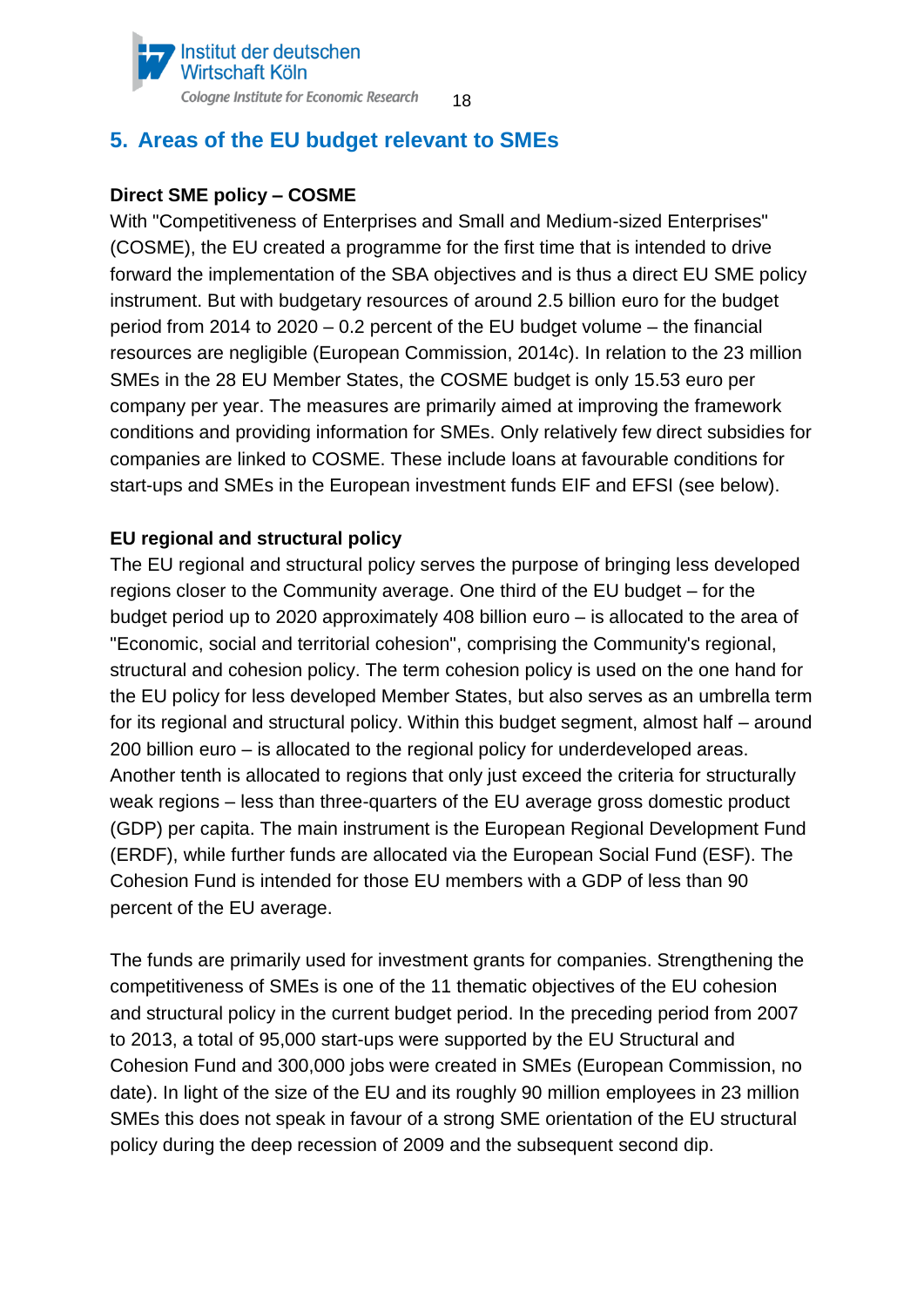

In order to achieve a higher participation of SMEs in the EU funds in the current budget, not only have the thematic objectives been more strongly oriented towards SMEs, but the public procurement rules have also been adapted accordingly. The distribution of the ERDF funds between the 11 thematic objectives varies greatly for the individual Member States. The EU Members have considerable freedom to determine the deployment of the funds according to their national requirements, even if their respective funding programme needs to be coordinated with and approved by the European Commission. In the Member States, a maximum of one-fifth of the structural funds from the Regional and Cohesion Fund is used for the aim of strengthening the competitiveness of SMEs, with Portugal and Finland in the lead. Half of the Member States achieve levels of just 3 to 10 percent. In Germany, that figure is 13.4 percent – significantly beneath the leading group, which consists of the Scandinavian countries, Portugal, the United Kingdom and Austria. However, the pursuit of another of the 11 objectives defined by the EU – such as strengthening research and development and innovations (objective 1) – does not mean that no funds are given to SMEs in the respective country.

### **Further instruments of the European structural policy: EIF and EFSI**

The instruments of the EU economic policy relevant to SMEs also include the European Investment Fund (EIF), which specialises in funding SMEs by providing equity, loans and guarantees. The EIF, which was established in 1994, did not have enough funding power to tackle the crisis in parts of the Eurozone according to the European Commission (Claeys/Leandro, 2016; European Commission, 2017). That is why the Strategic Investment Fund (EFSI) was additionally introduced in 2015. The EFSI is intended for risky and innovation-based projects, mobilising investment funds of 315 billion euro for growth-relevant private investments and public projects. This sum is underpinned by guarantees in the amount of 21 billion euro – 5 billion euro from the European Investment Bank (EIB) and 16 billion euro from the EU budget – with the EU funds coming primarily out of the research and development budget (Horizon 2020) and the budget for Trans-European infrastructures (European Commission/EIB/EIF, 2016). Some 31 percent of the EFSI funds are reserved for SMEs (European Commission/EIB/EIF, 2016). Yet it is questionable whether the important criterion of "additionality" in the EU investment offensive can be achieved. Expert committees decide whether investments fulfil the EFSI criteria. In light of the pressure of awarding 315 billion euro within 3 years, however, it appears unlikely that projects will be rejected due to lack of additionality. Claeys and Leandro (2016) have shown in a study of 55 approved projects that in the case of 42 of them, very similar investment plans had been funded by the EIB outside the EFSI.

In Germany and other EU countries that have recovered well from the recession in 2008/2009, it is relatively easy for companies to access finance via the capital market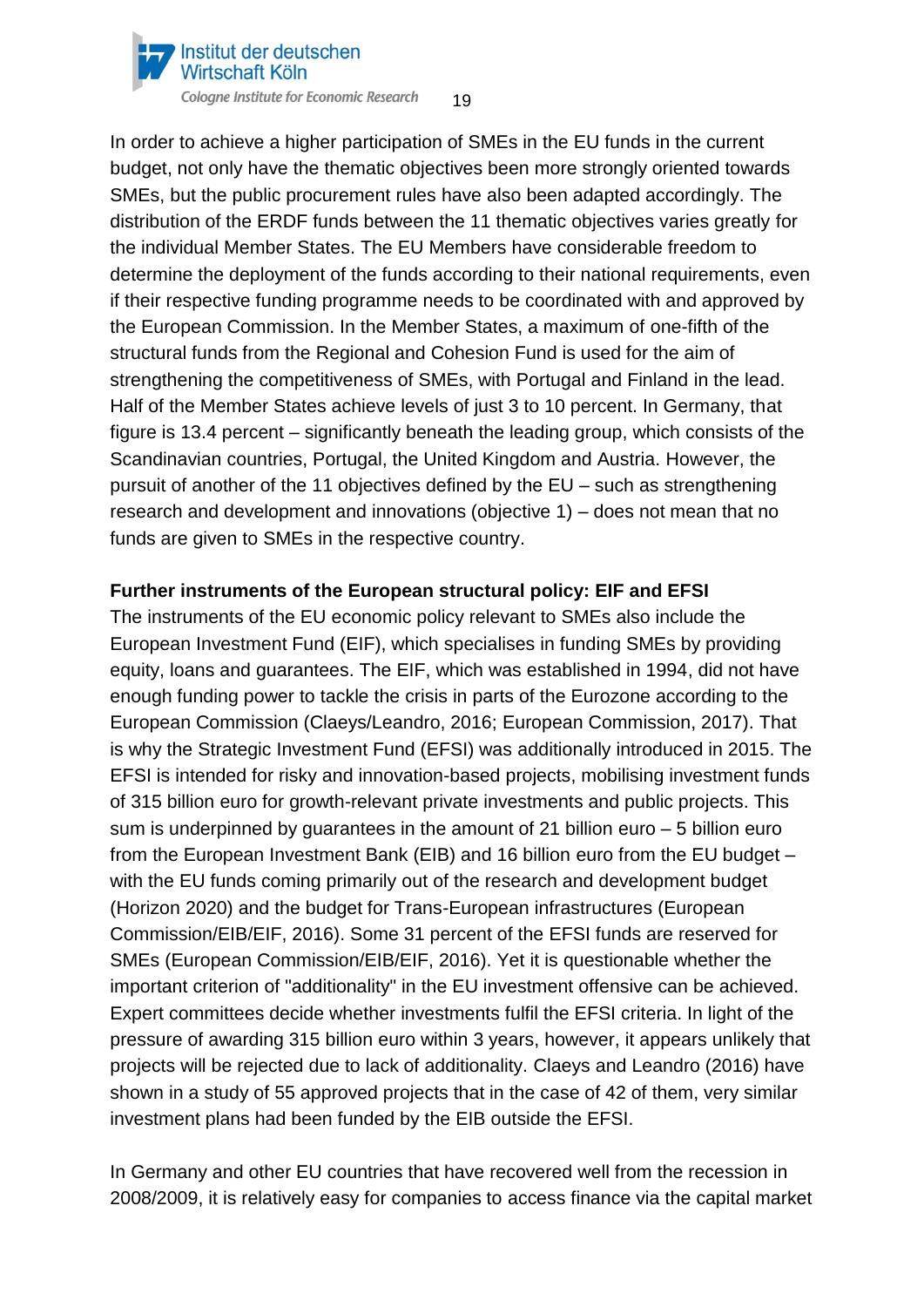

due to the low interest rates environment. In Southern Europe, investments are low and lending to companies is significantly below the level prior to the crisis. Yet this may be primarily attributable to a lack of demand for credit than to a lack of supply. To what extent the EFSI has led to additional investments in the EU is therefore unclear.

#### **Research and development policy: Horizon 2020**

Within the framework of the EU budget from 2014 to 2020, the research and development (R&D) funding has been expanded. At around 80 billion euro, 6.5 percent of the EU budget has been allocated to the "Horizon 2020" programme. Despite the aim of strengthening the participation of SMEs in R&D funding. However, Horizon 2020 is still primarily geared towards large-scale industrial research. The key area of the R&D programme for SMEs is the "SME instrument" of Horizon 2020, which promotes technology-based start-ups and R&D investment with a volume of 3 billion euro for the current budget period (European Commission, 2016e).

Within the objectives of Horizon 2020, such as "fundamental industrial technologies", "societal challenges" and "collaborative research" around 20 percent of the funds are intended for SMEs. A total of 7 percent of the Horizon budget in the three stated objectives is reserved for SMEs, with the remaining 13 percent to be achieved through the participation of SMEs in joint research projects with large enterprises and public institutions. However, the overall proportion allocated to SME is not explicitly defined within the framework of Horizon 2020, because of the complex awarding criteria in the various programme areas. All in all, it could be noticeably below the 20 percent mark, as no clear-cut SME quotas have been set in most of the objectives of Horizon 2020.

#### **The Common Agricultural Policy**

The EU's agricultural policy is also important, especially to SMEs in rural regions. In the EU budget for 2014 to 2020, 41.6 percent of the funds are provided for agricultural subsidies and investments in rural areas. In light of the large volume of around 510 billion euro, the funding policy for the budget segment "Sustainable growth; natural resources" – as the scarcely growth-oriented agricultural policy is euphemistically known – exerts a great deal of influence on the development of SMEs. The agricultural budget has over two hundred times the volume of the COSME programme for SMEs. At 74 percent, almost three-quarters of the budget for sustainable growth and natural resources are allocated through the European Agricultural Guarantee Fund (EAGF) in the form of direct payments and marketbased disbursements to agricultural producers (European Commission, 2014c). Yet some 23.6 percent of the funds and thus, around 100 billion euro in the budget period running up to 2020 are allocated to the European Agricultural Fund for Rural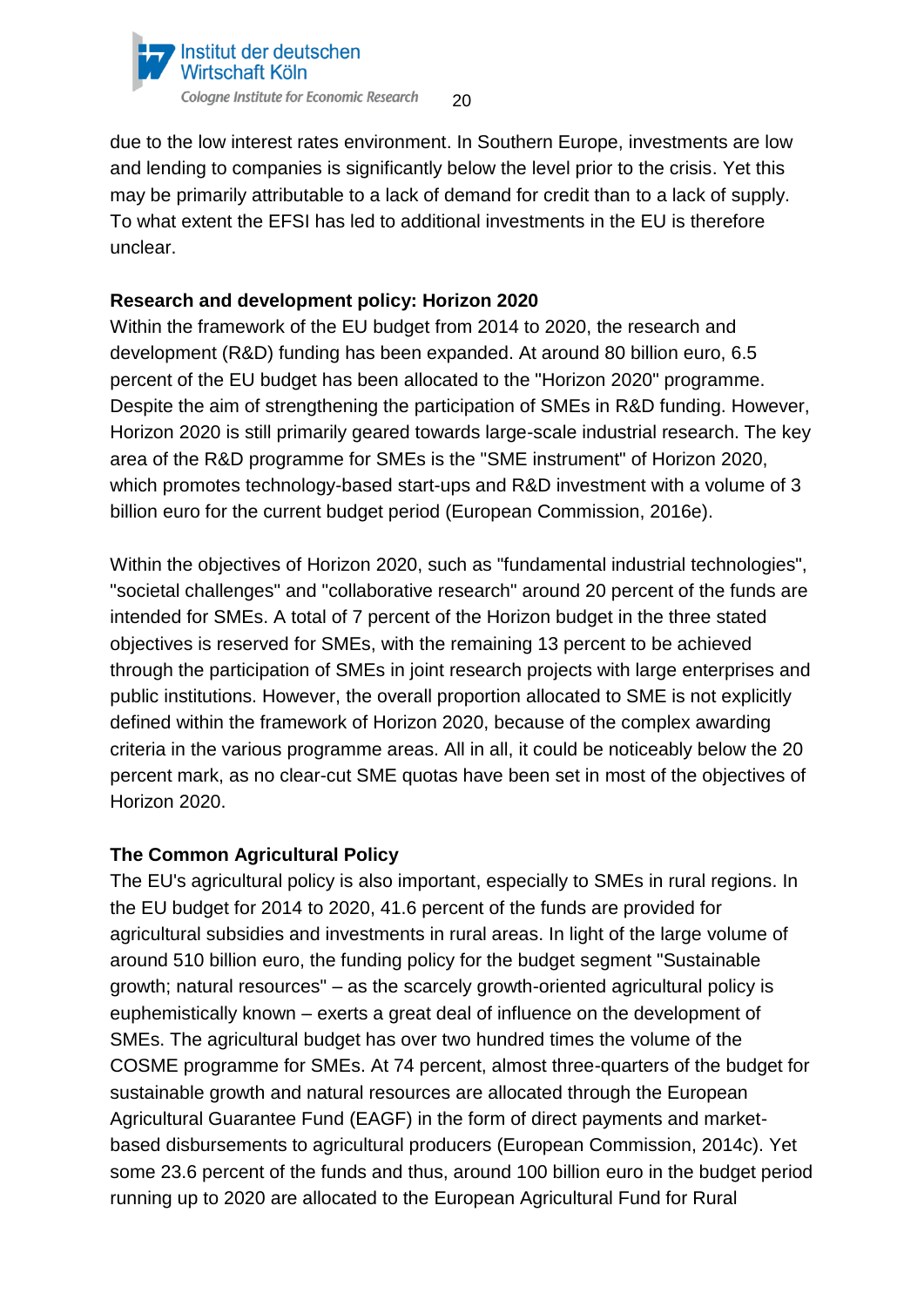

21

Development (EAFRD). These funds are mostly used for investments in agricultural enterprises, but also for investments of other SMEs in related areas like the food industry.

# <span id="page-20-0"></span>**6. Summary and recommendations for a renewed European SME policy**

The economic policy of the European Union influences the 23 million SMEs in a number of ways, but to date there are still only some elements of a cohesive European SME policy in place. From its origins in the 1950s to 2007, the Mittelstand has rarely been considered in the EU's policies. With the Small Business Act of 2008 and the current COSME programme, the situation has changed slightly. Since the European debt crisis, start-ups and established small and medium-sized enterprises are increasingly coming into focus of the EU institutions. The hope is that they will create jobs that large companies and the public sector can clearly no longer provide in the countries hit hardest by the crisis. Despite this, the concerns of bigger SMEs – midcaps and family enterprises – are still not the focus of European policy. This becomes clear when looking at the European Union's budget, which is still dominated by agriculture with 41 percent of its expenditures and only partially prioritises SMEs in other key areas, such as structural policy with one-third of total expenditures and research and innovation policy with approximately 8 percent.

Companies with 250 or more employees are excluded by the EU definition for SMEs. These midcaps are lumped together with large corporations, despite often being owner-operated companies with strong roots in their region of origin. The structure of most enterprises with 250 to 1,000 or even 3,000 employees is typical of mediumsized enterprises and they make a key contribution to economic stability. In countries with a high proportion of medium-sized enterprises and large companies that only just fall outside the EU's definition of SMEs – such as Germany, the United Kingdom and Austria – the 2009 recession was quickly overcome and unemployment is significantly lower today than the European average. Thus, there is strong evidence that the EU regulation framework and economic policies should also take into account enterprises with typical medium-sized structures that exceed the narrow constraints of the current SME definition.

**Strengthening SMEs in Europe with a view to protectionist tendencies around the world**. The threat of barriers to trade as a result of the pending Brexit and a new protectionist trade policy of the United States under President Trump are endangering prosperity in the world, making an agenda for better conditions for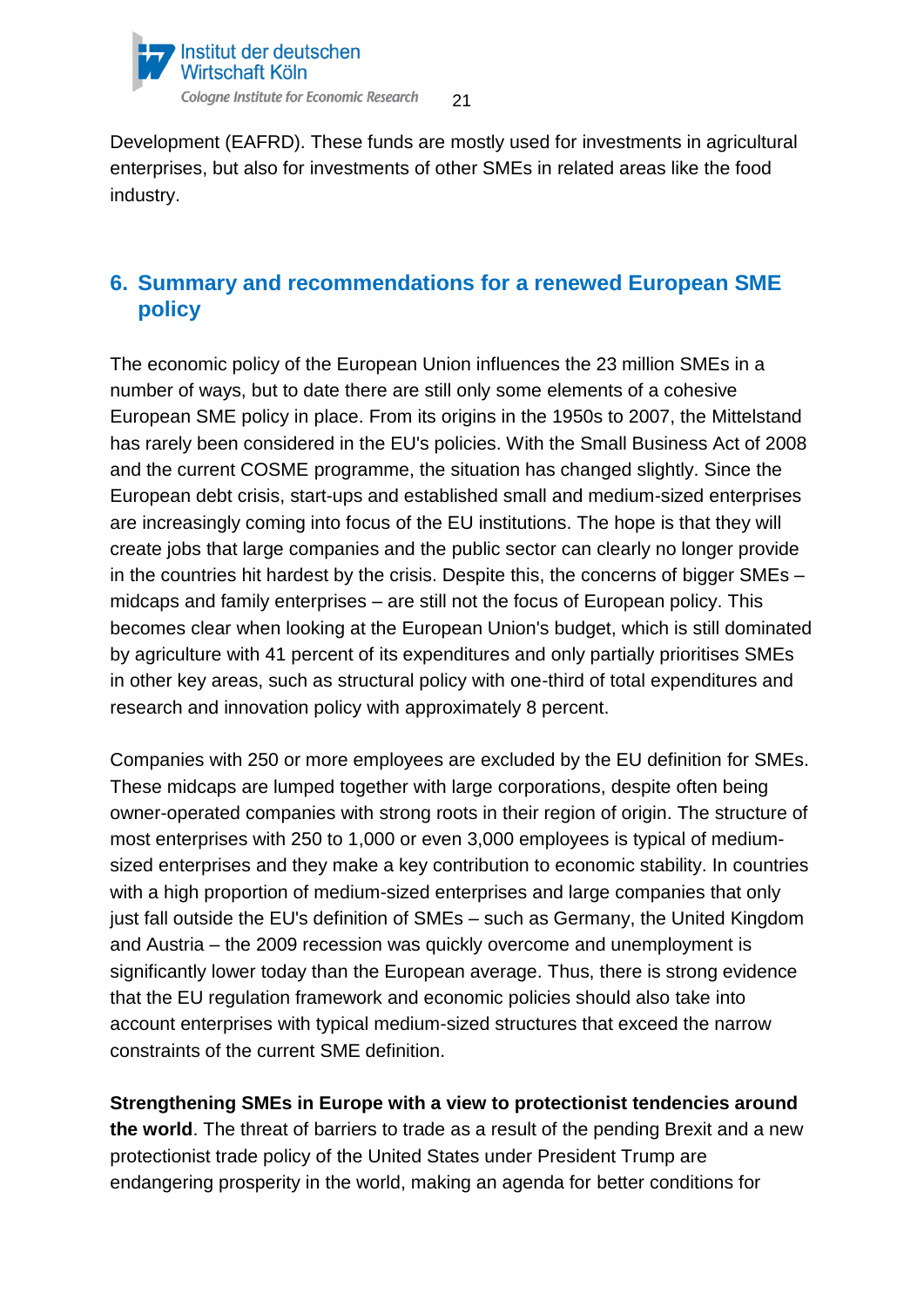

SMEs and family enterprises in Europe potentially even more important. In addition to the already extensive recommendations to strengthen start-ups within the scope of the SBA, the growth of small and medium-sized companies is increasingly coming into focus. Notwithstanding that the SBA implementation on Member State level also needs to be pushed through.

The growth of existing companies can potentially produce a significantly greater employment and value-added effect than through start-ups alone. Start-ups play a key role for the enforcement of new technologies in particular – yet this typically applies to only a few percent of all newly created companies (Bersch, 2014). Otherwise, there can be a "revolving door" effect, where market entries in already heavily occupied industries result in the closure of existing enterprises. Larger medium-sized companies are on average more productive and export more than small and very small enterprises (cf. Section 2.2.1), which also speaks in favour of an improvement in growth conditions for existing SMEs.

**Changing the SME threshold**. The limit of an annual turnover of 50 million euro has not been increased since the EU definition of SMEs was adopted, meaning that based on economic growth and inflation alone, more and more companies are exceeding this threshold, even if they are still within the employment limit of 250 employees. The maximum turnover for SMEs should therefore be increased, for example, to 75 million euro. The balance sheet total limit, which is currently at 43 million euro, should also be increased. It would also be beneficial to regularly adapt the upper thresholds for turnover and the balance sheet total to the growth of the nominal gross domestic product.

**Driving forward measures for deregulation and to remove red tape.** The removal of administrative burdens helps all companies, but due to the one-off costs of information and fulfilling administrative regulations these measures have a greater effect on SMEs. The removal of red tape and regulations that impede open markets in Europe should therefore be pushed forward with more intensity. This aim is already anchored in the SBA to some extent, but its implementation needs to be improved and accelerated. To that end, building on the work of the Stoiber Group (cf. Section 3), the EU Commission should establish an EU-wide supervisory authority for regulations and red tape on the level of the leading Member States in this area in order to significantly reduce the administrative burden. This could be done in the form of a new institution based on the High Level Group on Administrative Burdens (European Commission, 2014b), as is suggested by that group in its final report. A second possibility would be a strengthened Regulatory Scrutiny Board outside of the EU Commission. Examples from EU Member States are the Nationaler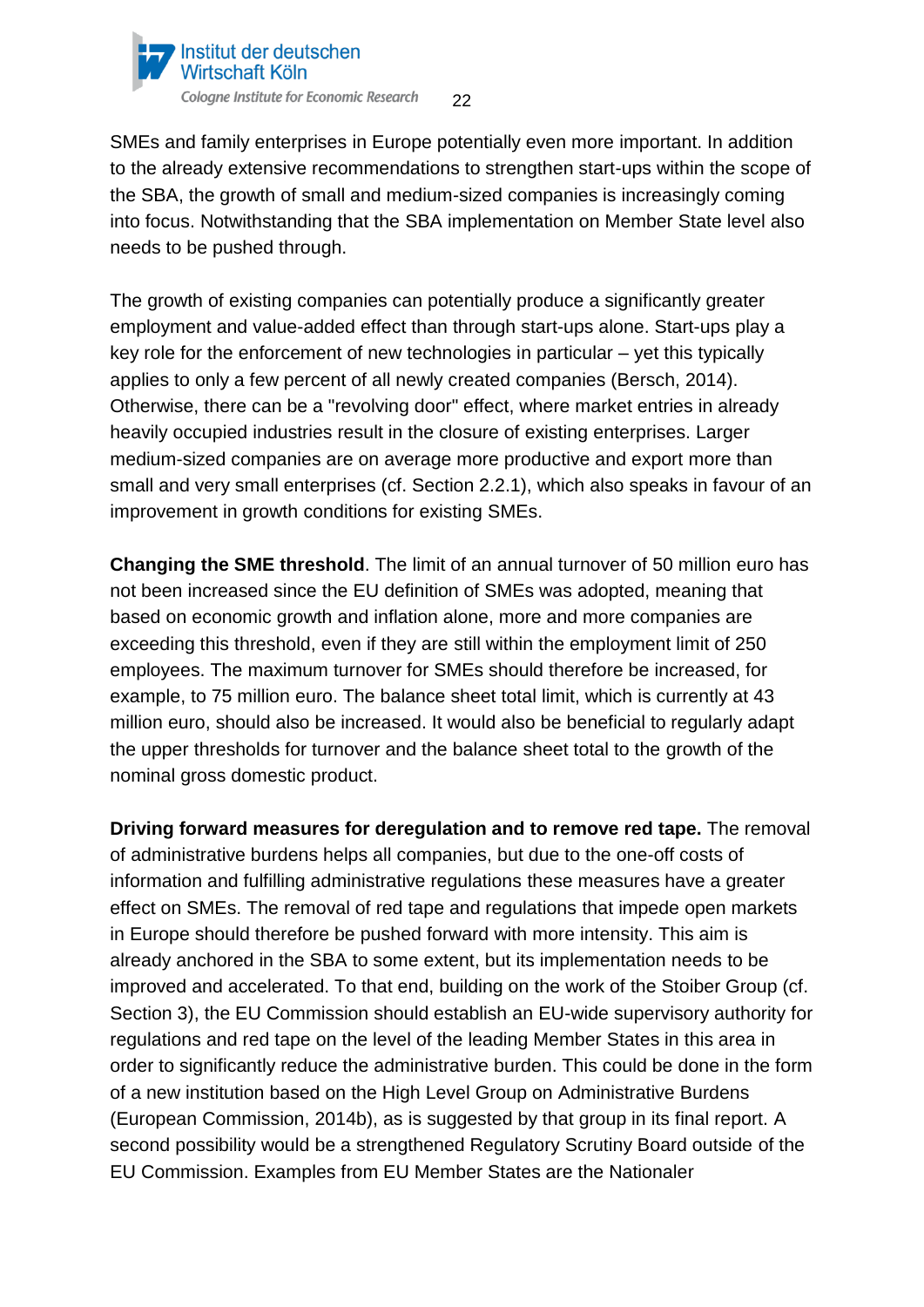

Normenkontrollrat (NKR) in Germany and the Better Regulation Executive (BRE) in the United Kingdom.

**Including family companies**. The qualitatively defined large SMEs, consisting of medium-sized joint-stock corporations (midcaps) and, more importantly, large family companies, should be paid more attention in EU policy in order to capture the growth potential in the enterprise segment above the SME limit of 250 employees and annual turnover of 50 million euro. Countries with above-average enterprise numbers in this size segment, such as Germany and the United Kingdom, show higher growth and more economic stability. In contrast to smaller SMEs, these companies with 50 to 500 million euro turnover are far more strongly represented on the international markets and have a higher productivity than SMEs, in particular when compared with small and very small enterprises. The growth barriers for existing medium-sized companies, not at least those close to the SME limit of 250 employees, should be reviewed. The recommendations of the SBA, however, have dealt primarily with barriers for start-ups.

The consideration of companies just beyond the SME threshold seems especially important in growth-oriented policy areas. This particular applies to the innovation policy, where the Horizon 2020 programme cuts off the SMEs at 250 employees, despite the fact that continuous R&D work is only possible for larger companies. In contrast, the technology-oriented areas of funding in Horizon 2020 not reserved to the SME segment appear better suited to "really" large enterprises than companies with several hundred employees in light of the complexity of the tenders, meaning there is a gap for companies with 250 to around 2,000 employees in R&D policy.

**Linking SME policy to industrial policy objectives**. In light of the declining share of industrial value-added in several important EU Member States and the EU 28 as a whole, the EU Commission has set the ambitious target of stopping the trend towards de-industrialisation and even reversing it by 2020. The share of the manufacturing industry should then once again amount to one-fifth of overall value-added (European Commission, 2014a, European Commission, 2012c, 4). Strengthening the European industry was already one of the objectives of the Lisbon Strategy, which has not exactly been crowned in glory (European Commission, 2005). For the 20 percent-target for industrial value-added not to remain an unattainable desire again, the interests of medium-sized industrial companies in particular should be paid greater attention to. This applies to enterprises below the 250 employee threshold, but also for those above it.

The setting of political priorities in favour of industrial value-added is also a necessity in order to achieve this objective. Otherwise, there will still be the risk that the 20-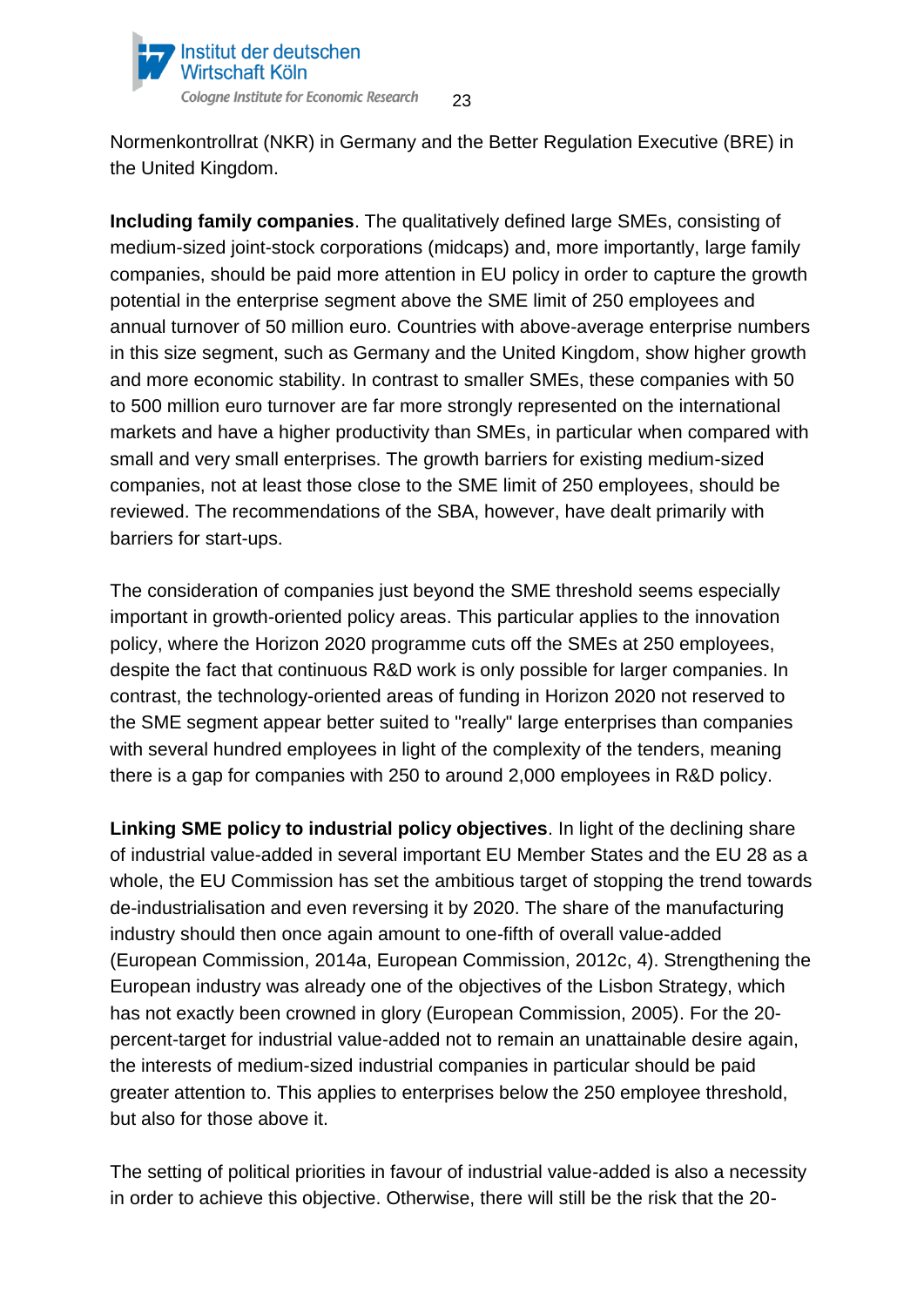

percent-policy objective will remain just as ineffective as the Lisbon Strategy, which was intended to make Europe the "most competitive and dynamic knowledge-based economic area in the world" by 2010 (European Parliament, 2000; European Commission, 2004). This strategy fizzled out not least because the simultaneous "prioritisation" of all desirable political objectives – economic, social and environmental – essentially setting no priorities at all and leading to mutual neutralisation as a consequence.

<span id="page-23-0"></span>The climate policy should be designed in such a way that it does not indirectly promote the de-industrialisation of Europe. The 20 percent target for manufacturing industries cannot be achieved with environmental technologies and clean industries alone. If the basic industries in the metals and chemicals sector are forced out of the EU by increasingly strict requirements in terms of  $CO<sub>2</sub>$ -emissions, value chains might be torn apart and industry in Europe as a whole would be weakened further (cf. Bardt/Chrischilles, 2012). Such a process could also creep in slowly as investments in the corresponding industrial sectors no longer counteract the depreciation of existing equipment over extended periods. An effective strategy to strengthen industry should therefore also consider the investment conditions across entire value chains, not only certain industries such as environmental technologies, which are explicitly named in the SBA.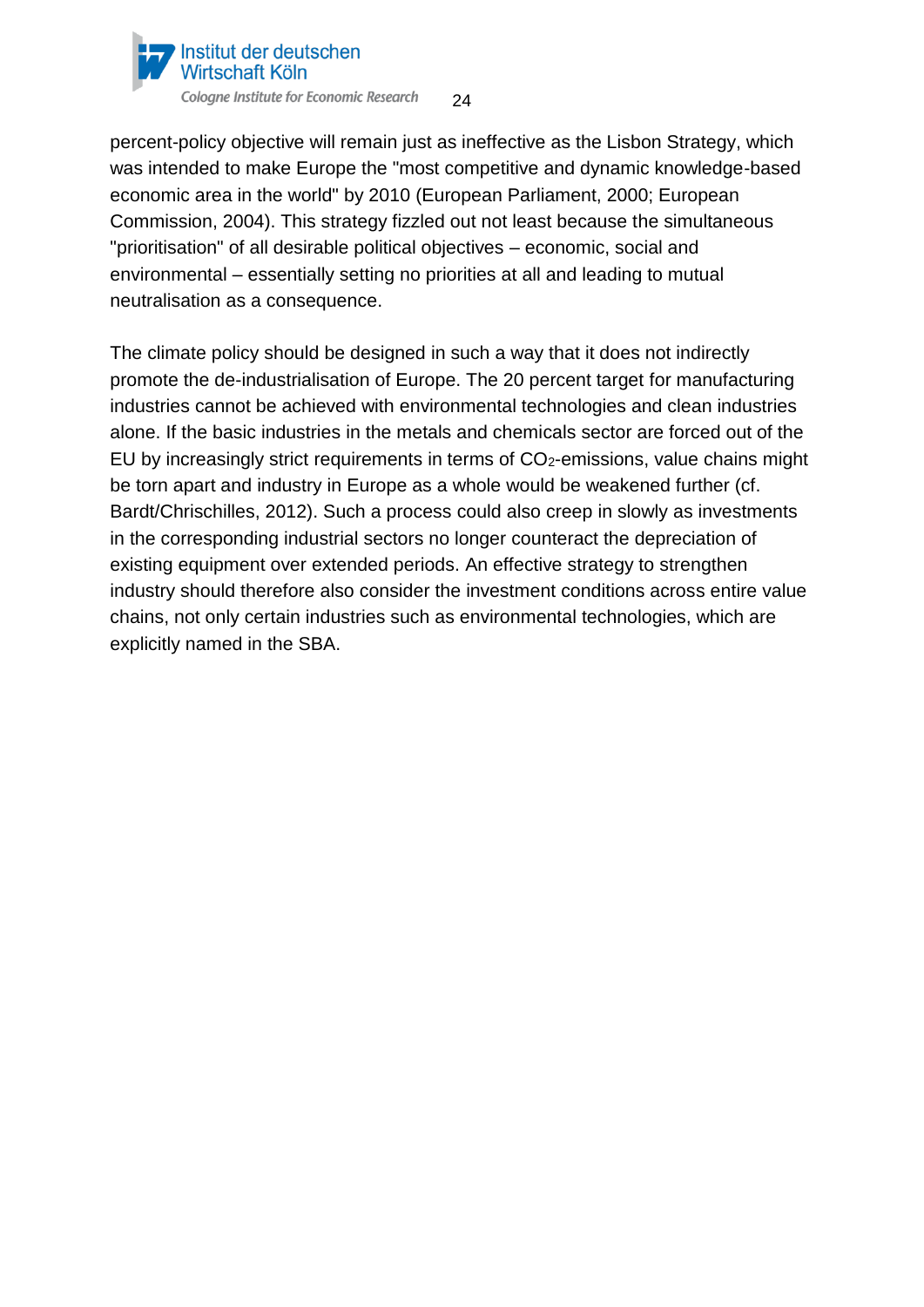

# **References**

**Bardt**, Hubertus / **Chrischilles**, Esther, 2012, Statement of opinion on the Climate Protection Law (Klimaschutzgesetz) in North Rhine-Westphalia, State Parliament Hearing on 23 January 2012,

http://www.iwkoeln.de/studien/gutachten/beitrag/hubertus-bardt-esther-chrischillesklimaschutzgesetz-nordrhein-westfalen-63307

**Bersch**, Johannes, 2014, Quality over quantity? Proportion of innovative start-ups rising in: ZEW / Creditreform (Hrsg.), Young companies, No. 2, November 2014, http://ftp.zew.de/pub/zew-docs/jungeunternehmen/jungeunternehmen\_ 0214.pdf, [22-02-2017]

**BDI** – Bundesverband der Deutschen Industrie, 2015, Faktencheck Mittelstand und Familienunternehmen, http://bdi.eu/publikation/news/faktencheck-mittelstand-undfamilienunternehmen/, [20-03-2017]

**Claeys**, Grégory / **Leandro**, Alvaro, 2016, Assessing the Juncker Plan after one year, Bruegel, http://bruegel.org/2016/05/assessing-the-juncker-plan-after-one-year/, [07-02-2017]

**EEN**, no date, Enterprise Europe Network, https://een.ec.europa.eu/, [20-01-2017]

**European Commission**, no date, Regional Policy, http://ec.europa.eu/regional\_ policy/en/policy/themes/sme-competitiveness/, [06-02-2017]

**European Commission**, 2002, The European Charter for Small Enterprises, Endorsed by the Member States at the Feira European Council on 19 and 20 June 2000 Publications of the Enterprise DG, https://bookshop.europa.eu/en/theeuropean-charter-for-small-enterprises-pbNB4302600/, [30-01-2017]

**European Commission**, 2003, Commission Recommendation of 6 May 2003 concerning the definition of micro, small and medium-sized enterprises, Official Journal of the European Union, eur-lex.europa.eu/legal-content/EN/TXT/PDF/ ?uri=CELEX:32003H0361&from=EN, [20-01-2017]

**European Commission**, 2004, Facing the challenge, The Lisbon strategy for growth and employment: report from the High Level Group chaired by Wim Kok, https://bookshop.europa.eu/en/facing-the-challenge-pbKA6204260/, [30-01-2017]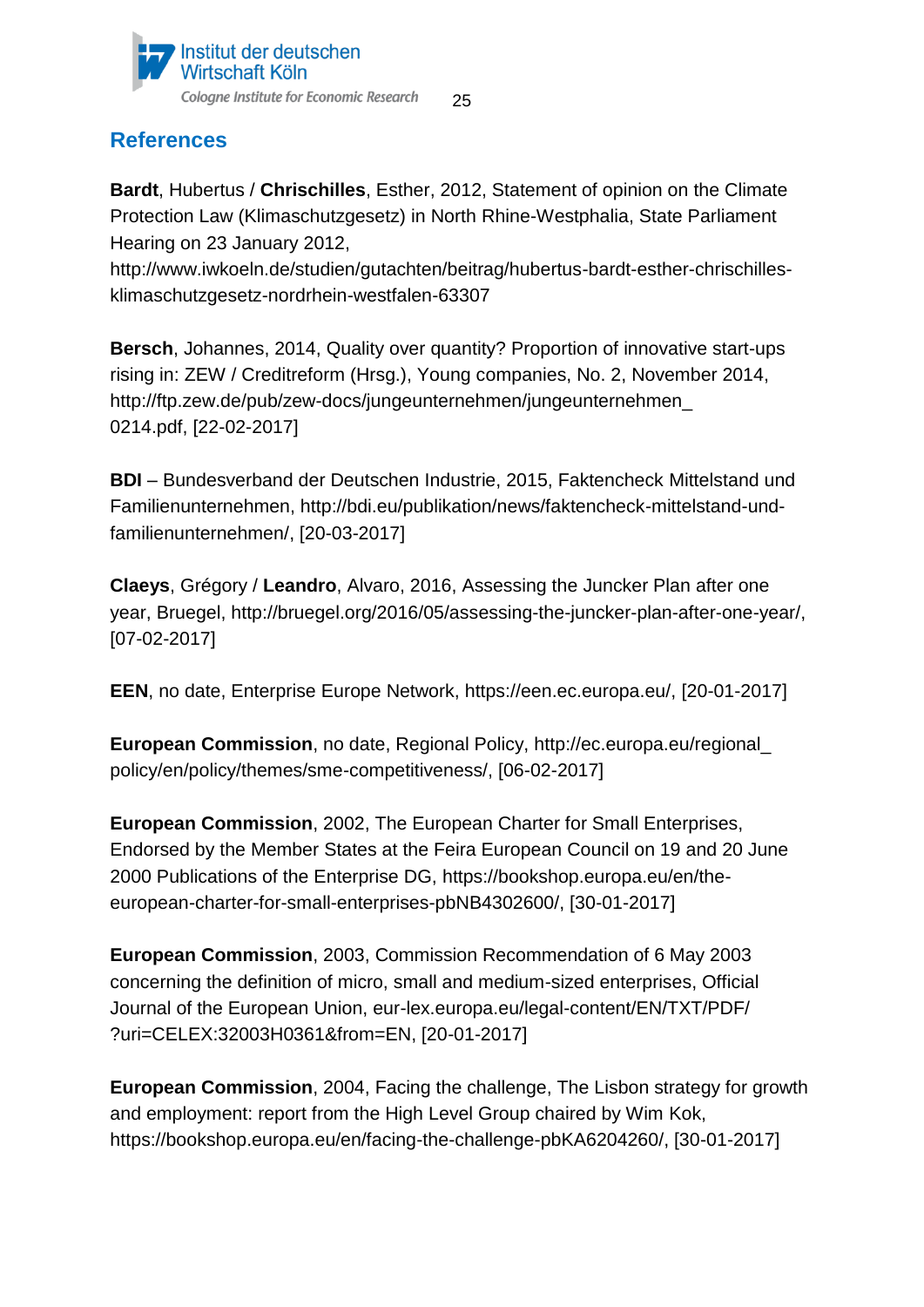

**European Commission**, 2005, Communication from the Commission: Implementing the community Lisbon programme – Modern SME policy for growth and employment, 10.11.2005. COM (2005) 0551 final, Brussels, http://eur-lex.europa.eu/legalcontent/EN/TXT/?uri=celex:52005DC0551, [02-02-2017]

**European Commission**, 2008, Communication from the Commission: "Think Small First", A "Small Business Act" for Europe, http://eur-lex.europa.eu/legalcontent/EN/TXT/PDF/?uri=CELEX:52008DC0394&from=EN, [20-01-2017]

**European Commission**, 2012a, Communication from the Commission to the European Parliament, the Council, the European Economic and Social Committee and the Committee of the Regions, EU Regulatory Fitness, https://ec.europa.eu/info/ sites/info/files/eu-regulatory-fitness\_dec2012\_en\_0.pdf, [21-04-2017]

**European Commission**, 2012b, Commission Staff Working Document, Action Programme for Reducing Administrative Burdens in the EU, Final Report, EU Regulatory Fitness, https://ec.europa.eu/info/sites/info/files/action-programme-forreducing-administrative-burdens-in-the-eu-final-report\_dec2012\_en.pdf, [21-04-2017]

**European Commission**, 2012c, A Stronger European Industry for Growth and Economic Recovery, Communication from the Commission, Brussels, 10.10.2012, COM(2012) 582 final, http://eur-lex.europa.eu/LexUriServ/LexUriServ.do?uri= COM:2012:0582:FIN:EN:PDF, [01-02-2017]

**European Commission**, 2014a, Commission calls for immediate action for a European Industrial Renaissance, Press Release IP-14-42, Brussels, 22th January 2014, http://europa.eu/rapid/press-release\_IP-14-42\_en.htm , [31-01-2017]

**European Commission**, 2014b, The High Level Group on Administrative Burdens – Questions and Answers, Memo, Brussels, 14th October 2014, http://europa.eu/rapid/press-release\_MEMO-14-574\_en.htm , [19-01-2017]

**European Commission**, 2014c, Multiannual financial framework 2014-2020 and EU Budget 2014 in a nutshell, http://ec.europa.eu/budget/news/article\_en.cfm?id=201401281520, [19-01-2017]

**European Commission**, 2015a, Report on the public consultation on the "New SME Policy", Public consultation on the Small Business Act, ec.europa.eu/DocsRoom/ documents/8986/attachments/1/translations/en/renditions/pdf [27-01-2017]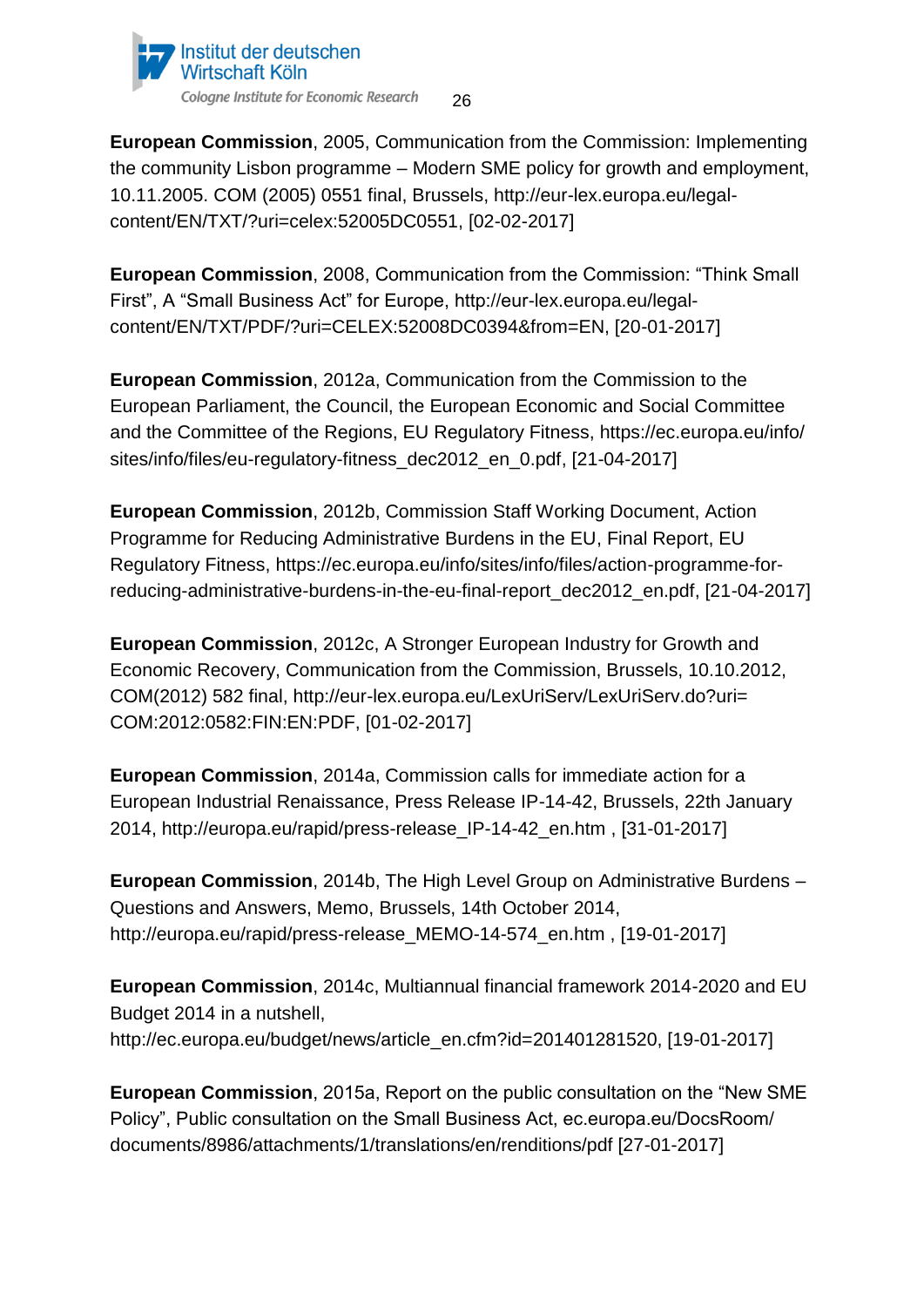

**European Commission**, 2015b, COSME. Europe's programme for small and medium-sized enterprises, http://ec.europa.eu/DocsRoom/documents/9783, [20-12- 2016]

**European Commission**, 2015c, Decision of the President of the European Commission on the Establishment of an Independent Regulatory Scrutiny Board, https://ec.europa.eu/info/law/law-making-process/regulatory-scrutinyboard\_en#documents, [20-03-2017]

**European Commission**, 2016a, User guide to the SME Definition, http://ec.europa. eu/DocsRoom/documents/15582/attachments/1/translations, [19-01-2017]

**European Commission**, 2016b, Annual Report on European SMEs – SME recovery continues, https://ec.europa.eu/DocsRoom/documents/20264/attachments/1/ translations/en/renditions/native, [19-01-2017]

**European Commission**, 2016c, 2016 SBA Country specific Fact Sheets, https://ec.europa.eu/growth/smes/business-friendly-environment/performancereview-2016\_en#sba-fact-sheets, [20-12-2016]

**European Commission**, 2016d, Horizon 2020 in brief. The EU Framework Programme for Research & Innovation, http://ec.europa.eu/programmes/ horizon2020/en/news/horizon-2020-brief-eu-framework-programme-researchinnovation, [27-01-2017]

**European Commission**, 2016e, SME Instrument, https://ec.europa.eu/programmes/ horizon2020/en/print/686, [18-01-2017]

**European Commission** / **EIB** – European Investment Bank / **EIF** – European Investment Funds, 2016, Let's #investEU – European Investment Plan, https://ec.europa.eu/priorities/sites/beta-political/files/efsi-ip-brochure-investmentplan-17x17-dec16\_en.pdf, [06-02-2017]

**European Commission**, 2017, Investment Plan, https://ec.europa.eu/commission/ priorities/jobs-growth-and-investment/investment-plan\_en, [07-02-2017]

**European Parliament**, 2000, Lisbon European Council 23 and 24 March Presidency Conclusions, http://www.europarl.europa.eu/summits/lis1\_en.htm, [26-01-2017]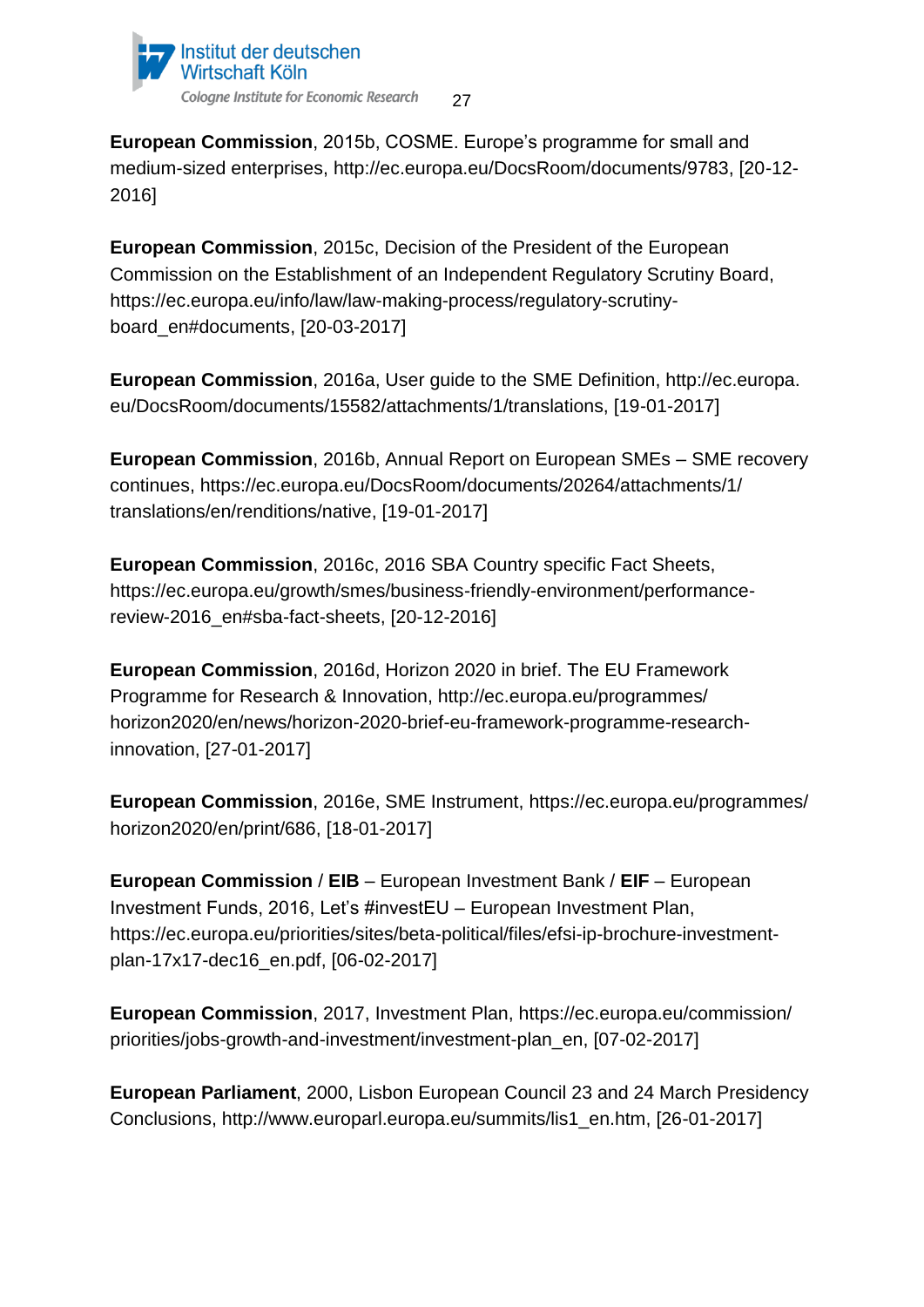

**European Parliament**, 2015, Report on family businesses in Europe (2014/2210(INI)), Committee on Industry, Research and Energy, A8-0223/2015, http://www.europarl.europa.eu/sides/getDoc.do?pubRef=- //EP//NONSGML+REPORT+A8-2015-0223+0+DOC+PDF+V0//EN [19-01-2017]

**Günterberg**, Brigitte /**Kayser**, Gunter, 2004, SMEs in Germany – Facts and Figures, IfM Materialien Nr. 161, Bonn, URL: www.ifm-bonn.org//uploads/tx\_ifmstudies/IfM-Materialien-161\_2004.pdf, [16-01-2017]

**IfM – Institut für Mittelstandsforschung** (**Institute of SME research**), 2016a, The largest family companies in Germany – key performance indicator update for family companies, publisher: Bundesverband der Deutschen Industrie / Deutsche Bank, http://www.ifm-

bonn.org/fileadmin/data/redaktion/publikationen/externe\_veroeffentlichungen/ dokumente/BDI-Familienunternehmen-Kennzahlen-Update-2016.pdf, [20-12-2016]

**IfM – Institut für Mittelstandsforschung**, 2016b, The definition of the Mittelstand by IfM Bonn, http://www.ifm-bonn.org/definitionen/mittelstandsdefinition-des-ifm-bonn/, [18-01-2017]

**IfM – Institut für Mittelstandsforschung**, 2016c, The definition of SMEs by IfM Bonn, http://www.ifm-bonn.org/definitionen/kmu-definition-des-ifm-bonn/, [19-01- 2017]

**Kelley**, Donna / **Singer**, Slavica / **Harrington**, Mike, 2016, Global Entrepreneurship Monitor, Global Report 2015/2016, http://www.gemconsortium.org/report, [09-01- 2017]

**Klodt**, Henning, no date, SME policy, in: Gabler Wirtschaftslexikon, http://wirtschaftslexikon.gabler.de/Definition/mittelstandspolitik.html, [16-01-2017]

**Krämer**, Werner, 2003, SME economics, Munich.

**OECD** – Organisation for Economic Co-Operation and Development, 2011, ISIC Rev. 3 Technology Intensity Definition, https://www.oecd.org/sti/ind/48350231.pdf, [23-01-2017]

**Röhl**, Klaus-Heiner, 2005, SME policy – an economic policy agenda to strengthen small and medium-sized enterprises, IW item no. 16, Cologne